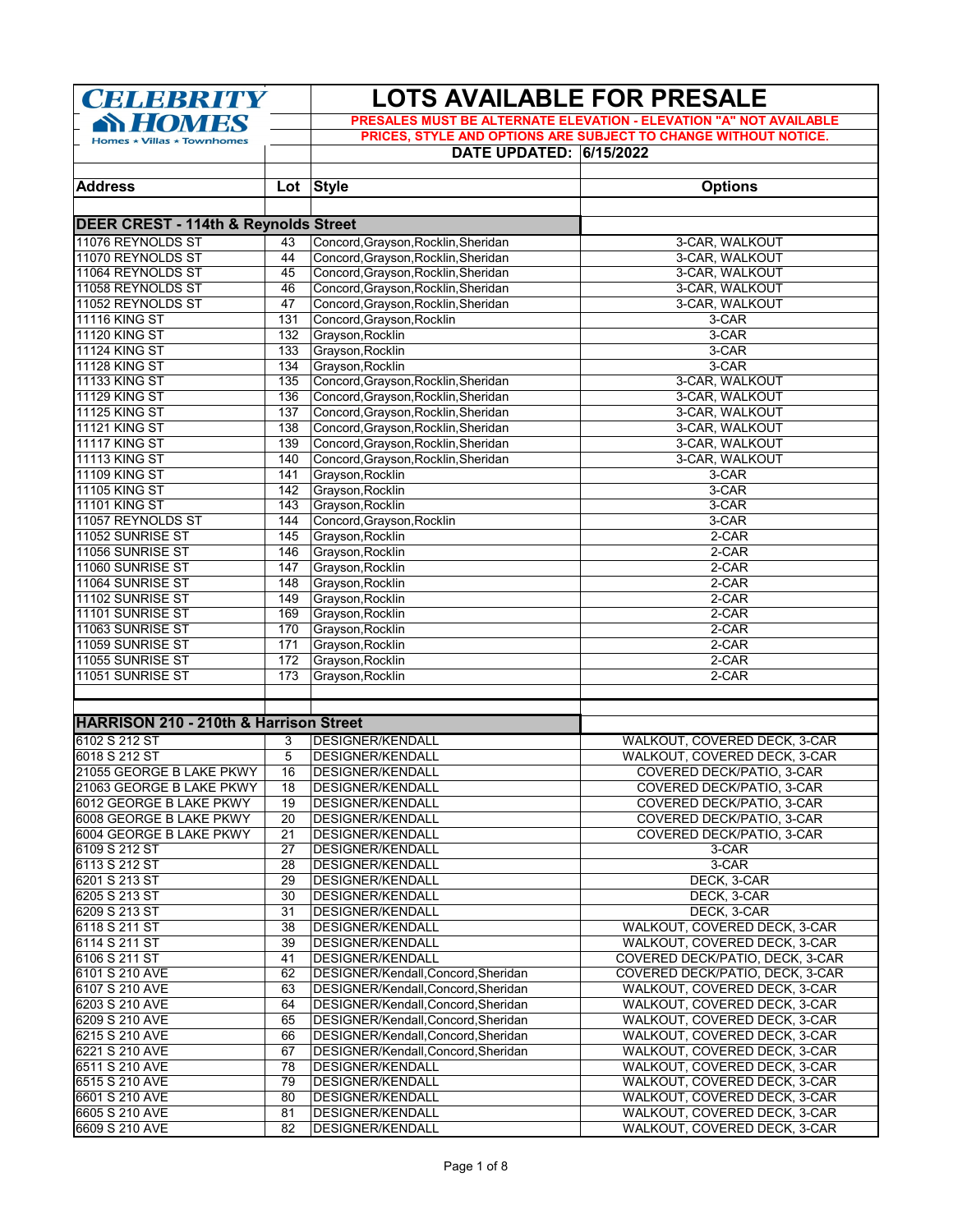| <b>Address</b>                                         | Lot             | <b>Style</b>                       | <b>Options</b>               |
|--------------------------------------------------------|-----------------|------------------------------------|------------------------------|
| 6613 S 210 AVE                                         | 83              | <b>DESIGNER/KENDALL</b>            | COVERED DECK, 3-CAR          |
|                                                        |                 |                                    |                              |
| 21208 MADISON ST                                       | 147             | ADVANTAGE 3CAR/DESIGNER 2 OR 3 CAR |                              |
| 21204 MADISON ST                                       | 148             | ADVANTAGE 3CAR/DESIGNER 2 OR 3 CAR |                              |
| 21212 MADISON ST                                       | 149             | ADVANTAGE 3CAR/DESIGNER 2 OR 3 CAR |                              |
| 21216 MADISON ST                                       | 150             | ADVANTAGE 3CAR/DESIGNER 2 OR 3 CAR |                              |
| 21202 POLK ST                                          | 229             | <b>ADVANTAGE 2-CAR</b>             |                              |
|                                                        |                 |                                    |                              |
|                                                        |                 |                                    |                              |
| <b>HARRISON 210 VILLAGE</b>                            |                 |                                    |                              |
|                                                        |                 |                                    |                              |
|                                                        |                 |                                    |                              |
|                                                        |                 |                                    |                              |
|                                                        |                 |                                    |                              |
|                                                        |                 |                                    |                              |
| <b>HYDA HILLS - 25th Street &amp; Schneekloth Road</b> |                 |                                    |                              |
| 2002 RAVEN RIDGE DR                                    | 8               | ADVANTAGE/DESIGNER                 | 3-CAR, COVERED DECK/PATIO    |
| 1928 RAVEN RIDGE DR                                    | 9               | ADVANTAGE/DESIGNER                 | 3-CAR, COVERED DECK/PATIO    |
| 1924 RAVEN RIDGE DR                                    | 10              | ADVANTAGE/DESIGNER                 | 3-CAR, COVERED DECK/PATIO    |
| 1920 RAVEN RIDGE DR                                    | 11              | ADVANTAGE/DESIGNER                 | 3-CAR, COVERED DECK/PATIO    |
| 1916 RAVEN RIDGE DR                                    | 12              | ADVANTAGE/DESIGNER                 | 3-CAR, COVERED DECK/PATIO    |
| 1908 RAVEN RIDGE DR                                    | 14              | ADVANTAGE/DESIGNER                 | 3-CAR, COVERED DECK/PATIO    |
| 1904 RAVEN RIDGE DR                                    | 15              | <b>SOLD BENTLEY C</b>              | 3-CAR, COVERED DECK/PATIO    |
| 1906 HUMMINGBIRD DR                                    | 30              | ADVANTAGE/DESIGNER                 | 3-CAR                        |
|                                                        |                 |                                    |                              |
| 1910 HUMMINGBIRD DR                                    | 31              | ADVANTAGE/DESIGNER                 | 3-CAR                        |
| 1914 HUMMINGBIRD DR                                    | $\overline{32}$ | ADVANTAGE/DESIGNER                 | 3-CAR                        |
| 2004 HUMMINGBIRD DR                                    | 33              | ADVANTAGE/DESIGNER                 | $3-CAR$                      |
| 14805 S 19 ST                                          | 79              | ADVANTAGE/DESIGNER 2-story/ranch   | 3-CAR, DECK                  |
| 14801 S 19 ST                                          | 80              | ADVANTAGE/DESIGNER 2-story/ranch   | 3-CAR, DECK                  |
| 14715 S 19 ST                                          | 81              | ADVANTAGE/DESIGNER 2-story/ranch   | 3-CAR, DECK                  |
| 14711 S 19 ST                                          | 82              | ADVANTAGE/DESIGNER 2-story/ranch   | 3-CAR, DECK                  |
| 14707 S 19 ST                                          | 83              | ADVANTAGE/DESIGNER 2-story/ranch   | 3-CAR, DECK                  |
| 14703 S 19 ST                                          | 84              | ADVANTAGE/DESIGNER                 | 3-CAR                        |
|                                                        |                 |                                    |                              |
|                                                        |                 |                                    |                              |
|                                                        |                 |                                    |                              |
|                                                        |                 |                                    |                              |
|                                                        |                 |                                    |                              |
| LAKEVIEW 168 - 168th & Ida Street                      |                 |                                    |                              |
| 6417 N HWS CLEVELAND BLVD                              | 1               | <b>DESIGNER</b>                    | 3-CAR, COVERED DECK          |
| 6413 N HWS CLEVELAND BLVD                              | 2               | <b>DESIGNER</b>                    | 3-CAR, COVERED DECK          |
| 6409 N HWS CLEVELAND BLVD                              | 3               | <b>DESIGNER</b>                    | 3-CAR, COVERED DECK          |
| 6405 N HWS CLEVELAND BLVD                              | 4               | <b>DESIGNER</b>                    | 3-CAR, COVERED DECK          |
| 6401 N HWS CLEVELAND BLVD                              | 5               | <b>DESIGNER</b>                    | 3-CAR, COVERED DECK          |
| 6319 N HWS CLEVELAND BLVD                              | 6               | <b>SOLD BENTLEY C</b>              | 3-CAR, COVERED DECK          |
| 6315 N HWS CLEVELAND BLVD                              | 7               | <b>DESIGNER</b>                    | 3-CAR, COVERED DECK          |
| 6311 N HWS CLEVELAND BLVD                              | 8               | <b>DESIGNER</b>                    | 3-CAR, COVERED DECK          |
| 6307 N HWS CLEVELAND BLVD                              |                 | <b>DESIGNER</b>                    | 3-CAR, COVERED DECK          |
| 6310 N 170 AVE                                         | 9<br>24         | <b>DESIGNER</b>                    | 3-CAR, WALKOUT, COVERED DECK |
|                                                        |                 |                                    |                              |
| 6404 N 170 AVE                                         | 25              | <b>DESIGNER</b>                    | 3-CAR, WALKOUT, COVERED DECK |
| 6408 N 170 AVE                                         | 26              | <b>DESIGNER</b>                    | 3-CAR, WALKOUT, COVERED DECK |
| 16927 REDICK AVE                                       | 33              | <b>DESIGNER</b>                    | 3-CAR, DECK, COVERED DECK    |
| 16923 REDICK AVE                                       | 34              | <b>DESIGNER</b>                    | 3-CAR, DECK, COVERED DECK    |
| 16919 REDICK AVE                                       | 35              | <b>DESIGNER</b>                    | 3-CAR, DECK, COVERED DECK    |
| 16915 REDICK AVE                                       | 36              | <b>DESIGNER</b>                    | 3-CAR, DECK, COVERED DECK    |
| 16911 REDICK AVE                                       | 37              | <b>DESIGNER</b>                    | 3-CAR, DECK, COVERED DECK    |
| 16905 REDICK AVE                                       | 38              | DESIGNER                           | 3-CAR, DECK, COVERED DECK    |
| 16901 REDICK AVE                                       | 39              | <b>DESIGNER</b>                    | 3-CAR, DECK, COVERED DECK    |
| 16916 RAYMOND AVE                                      | 41              | <b>DESIGNER</b>                    | 3-CAR, DECK                  |
| 16920 RAYMOND AVE                                      | 42              | DESIGNER                           | 3-CAR                        |
| 16923 RAYMOND AVE                                      | 44              | <b>DESIGNER</b>                    | 3-CAR, WALKOUT, COVERED DECK |
|                                                        |                 |                                    |                              |
| 16919 RAYMOND AVE                                      | 45              | <b>DESIGNER</b>                    | 3-CAR, WALKOUT, COVERED DECK |
| 16915 RAYMOND AVE                                      | 46              | <b>DESIGNER</b>                    | 3-CAR, WALKOUT, COVERED DECK |
| 16911 RAYMOND AVE                                      | 47              | <b>DESIGNER</b>                    | 3-CAR, WALKOUT, COVERED DECK |
| 16902 VERNON AVE                                       | 50              | <b>DESIGNER</b>                    | 3-CAR, COVERED DECK/PATIO    |
| 16908 VERNON AVE                                       | 51              | <b>DESIGNER</b>                    | 3-CAR, DECK, COVERED DECK    |
| 16914 VERNON AVE                                       | 52              | <b>DESIGNER</b>                    | 3-CAR, DECK, COVERED DECK    |
| 16920 VERNON AVE                                       | 53              | <b>DESIGNER</b>                    | 3-CAR, DECK, COVERED DECK    |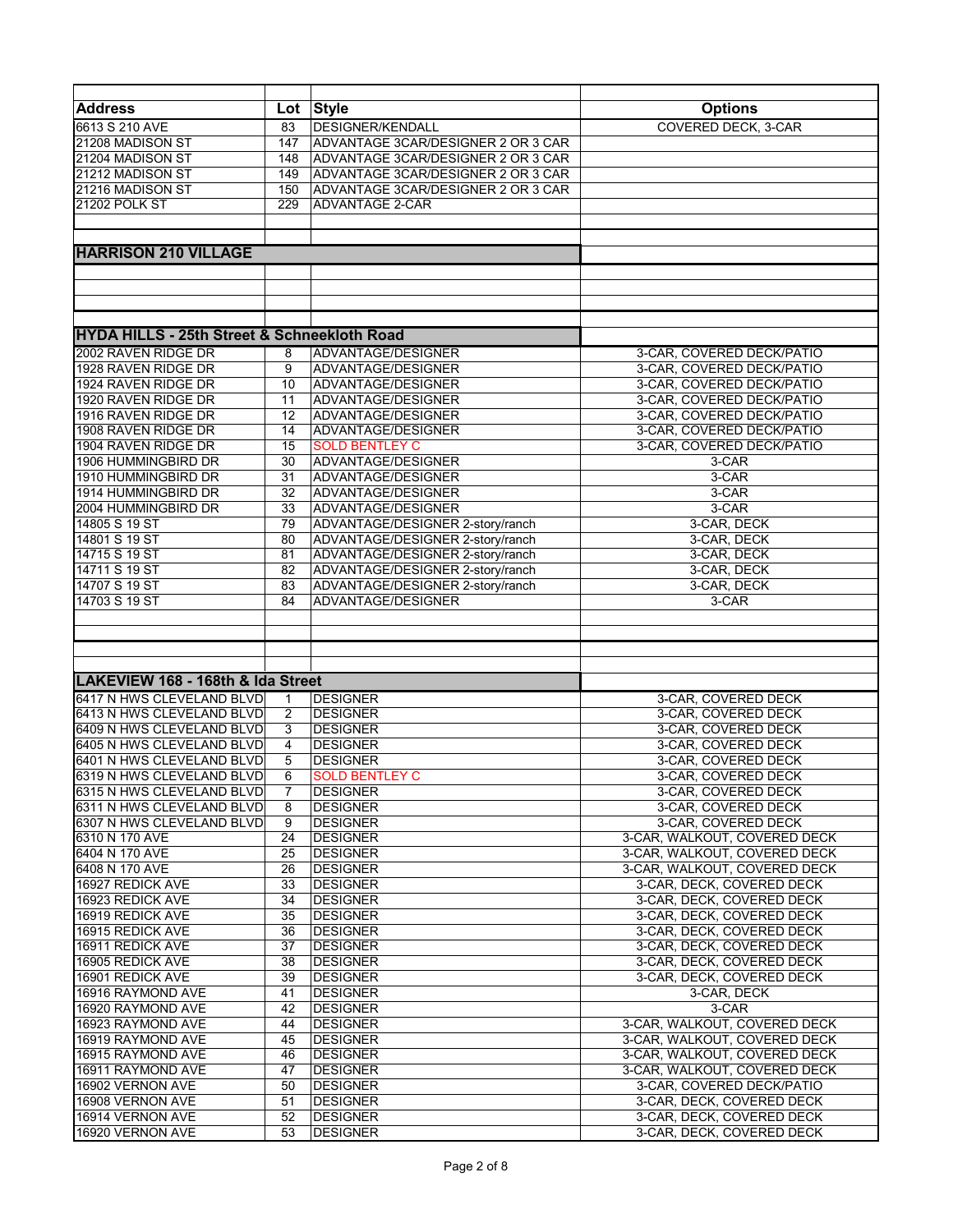| <b>Address</b>          |     | Lot Style                    | <b>Options</b>                                     |
|-------------------------|-----|------------------------------|----------------------------------------------------|
| 16935 VERNON AVE        | 56  | <b>DESIGNER</b>              | 3-CAR, DECK, COVERED DECK                          |
| 16929 VERNON AVE        | 57  | <b>DESIGNER</b>              | 3-CAR, COVERED DECK/PATIO                          |
| 16923 VERNON AVE        | 58  | <b>DESIGNER</b>              | 3-CAR, DECK, COVERED DECK                          |
| 16919 VERNON AVE        | 59  | <b>DESIGNER</b>              | 3-CAR, DECK, COVERED DECK                          |
| 16913 VERNON AVE        | 60  | <b>DESIGNER</b>              | 3-CAR, DECK, COVERED DECK                          |
| 16907 VERNON AVE        | 61  | <b>DESIGNER</b>              | 3-CAR, DECK, COVERED DECK                          |
| 16901 VERNON AVE        | 62  | <b>DESIGNER</b>              | 3-CAR, DECK, COVERED DECK                          |
| 16904 CURTIS AVE        | 63  | <b>DESIGNER</b>              | 3-CAR, COVERED DECK/PATIO                          |
| <b>16908 CURTIS AVE</b> | 64  | <b>DESIGNER</b>              | 3-CAR, DECK, COVERED DECK                          |
| 16912 CURTIS AVE        | 65  | <b>DESIGNER</b>              | 3-CAR, DECK, COVERED DECK                          |
| 16916 CURTIS AVE        | 66  | <b>DESIGNER</b>              | 3-CAR, DECK, COVERED DECK                          |
| 16920 CURTIS AVE        | 67  | <b>DESIGNER</b>              | 3-CAR, DECK, COVERED DECK                          |
| 16924 CURTIS AVE        | 68  | <b>DESIGNER</b>              | 3-CAR, DECK, COVERED DECK                          |
| 16928 CURTIS AVE        | 69  | <b>DESIGNER</b>              | 3-CAR, DECK, COVERED DECK                          |
| 16937 CURTIS AVE        | 71  | <b>DESIGNER</b>              | 3-CAR                                              |
| 16933 CURTIS AVE        | 72  | <b>DESIGNER</b>              | 3-CAR, 2-STORY DECK                                |
| 16929 CURTIS AVE        | 73  | <b>DESIGNER</b>              | 3-CAR, 2-STORY DECK                                |
| 16925 CURTIS AVE        | 74  | <b>DESIGNER</b>              |                                                    |
|                         | 75  |                              | 3-CAR, 2-STORY DECK                                |
| 16921 CURTIS AVE        |     | <b>DESIGNER</b>              | 3-CAR, 2-STORY DECK                                |
| 16915 CURTIS AVE        | 76  | <b>DESIGNER</b>              | 3-CAR, 2-STORY DECK                                |
| 16911 CURTIS AVE        | 77  | <b>DESIGNER</b>              | 3-CAR, 2-STORY DECK                                |
| 16907 CURTIS AVE        | 78  | <b>DESIGNER</b>              | 3-CAR, 2-STORY DECK                                |
| 16902 NEBRASKA AVE      | 80  | <b>DESIGNER</b>              | 3-CAR                                              |
| 16906 NEBRASKA AVE      | 81  | <b>DESIGNER</b>              | 3-CAR, DECK                                        |
| 16910 NEBRASKA AVE      | 82  | <b>DESIGNER</b>              | 3-CAR, DECK                                        |
| 16914 NEBRASKA AVE      | 83  | <b>DESIGNER</b>              | 3-CAR, DECK                                        |
| 16918 NEBRASKA AVE      | 84  | <b>DESIGNER</b>              | 3-CAR, WALKOUT                                     |
| 6405 N 169 ST           | 109 | Not Available                | 3-CAR, COVERED DECK/PATIO                          |
| 6409 N 169 ST           | 110 | Not Available                | 3-CAR, COVERED DECK/PATIO                          |
| 6413 N 169 ST           | 111 | Not Available                | 3-CAR, COVERED DECK/PATIO                          |
| 6451 N 169 ST           | 112 | Not Available                | 3-CAR, COVERED DECK/PATIO                          |
| 6404 N 168 AVE          | 117 | Not Available                | 3-CAR, WALKOUT, COVERED DECK                       |
| 6322 N 168 AVE          | 118 | Not Available                | 3-CAR, WALKOUT, COVERED DECK                       |
| 6318 N 168 AVE          | 119 | Not Available                | 3-CAR, WALKOUT, COVERED DECK                       |
| 6312 N 168 AVE          | 120 | <b>Not Available</b>         | 3-CAR, WALKOUT, COVERED DECK                       |
| 16863 CURTIS AVE        | 121 | Not Available                | Sprinkler N/C, Cvrd Deck, Lndscpe Esmt, Fence Reqs |
| 16859 CURTIS AVE        | 122 | Not Available                | Sprinkler N/C, Cvrd Deck, Lndscpe Esmt, Fence Reqs |
| 16855 CURTIS AVE        | 123 | <b>Not Available</b>         | Sprinkler N/C, Cvrd Deck, Lndscpe Esmt, Fence Reqs |
| 16851 CURTIS AVE        | 124 | Not Available                | Sprinkler N/C, Cvrd Deck, Lndscpe Esmt, Fence Reqs |
| 6303 N 168 AVE          | 125 | Not Available                | Sprinkler N/C, Cvrd Deck, Lndscpe Esmt, Fence Regs |
| 6307 N 168 AVE          | 126 | Not Available                | Incl sprinkler N/C, Covered Deck, Fence Reqs       |
| 6311 N 168 AVE          | 127 | Not Available                | Incl sprinkler N/C, Covered Deck, Fence Reqs       |
| 6315 N 168 AVE          | 128 | Not Available                | Incl sprinkler N/C, Covered Deck, Fence Reqs       |
| 6319 N 168 AVE          | 129 | <b>Not Available</b>         | Incl sprinkler N/C, Covered Deck, Fence Reqs       |
| 6323 N 168 AVE          | 130 | Not Available                | Incl sprinkler N/C, Covered Deck, Fence Reqs       |
| 6401 N 168 AVE          | 131 | Not Available                | Incl sprinkler N/C, Covered Deck, Fence Reqs       |
| 6405 N 168 AVE          | 132 | Not Available                | Incl sprinkler N/C, Covered Deck, Fence Regs       |
| 6409 N 168 AVE          | 133 | Not Available                | Incl sprinkler N/C, Covered Deck, Fence Regs       |
| 6413 N 168 AVE          | 134 | Not Available                | Incl sprinkler N/C, Covered Deck, Fence Reqs       |
| 6417 N 168 AVE          | 135 | Not Available                | Incl sprinkler N/C, Covered Deck, Fence Reqs       |
| 6421 N 168 AVE          | 136 | Not Available                | Incl sprinkler N/C, Covered Deck, Fence Regs       |
| 6502 N 170 AVE          | 183 | <b>SOLD SEVILLE B</b>        | WALKOUT                                            |
| 6508 N 170 AVE          | 184 | ADVANTAGE 3CAR/DESIGNER 2CAR | <b>WALKOUT</b>                                     |
| 17009 HUNTINGTON AVE    | 242 | ADVANTAGE 3CAR/DESIGNER 2CAR |                                                    |
| 17003 HUNTINGTON AVE    | 243 | ADVANTAGE 3CAR/DESIGNER 2CAR |                                                    |
| 17002 REDICK AVE        | 263 | ADVANTAGE 3CAR/DESIGNER 2CAR | WALKOUT                                            |
| 17008 REDICK AVE        | 264 | ADVANTAGE 3CAR/DESIGNER 2CAR | WALKOUT                                            |
| 17014 REDICK AVE        | 265 | ADVANTAGE 3CAR/DESIGNER 2CAR | WALKOUT                                            |
| 17020 REDICK AVE        | 266 | ADVANTAGE 3CAR/DESIGNER 2CAR | WALKOUT                                            |
|                         |     |                              |                                                    |
|                         |     |                              |                                                    |
|                         |     |                              |                                                    |
| <b>LAKEVIEW VILLAGE</b> |     |                              |                                                    |
|                         |     |                              |                                                    |
|                         |     |                              |                                                    |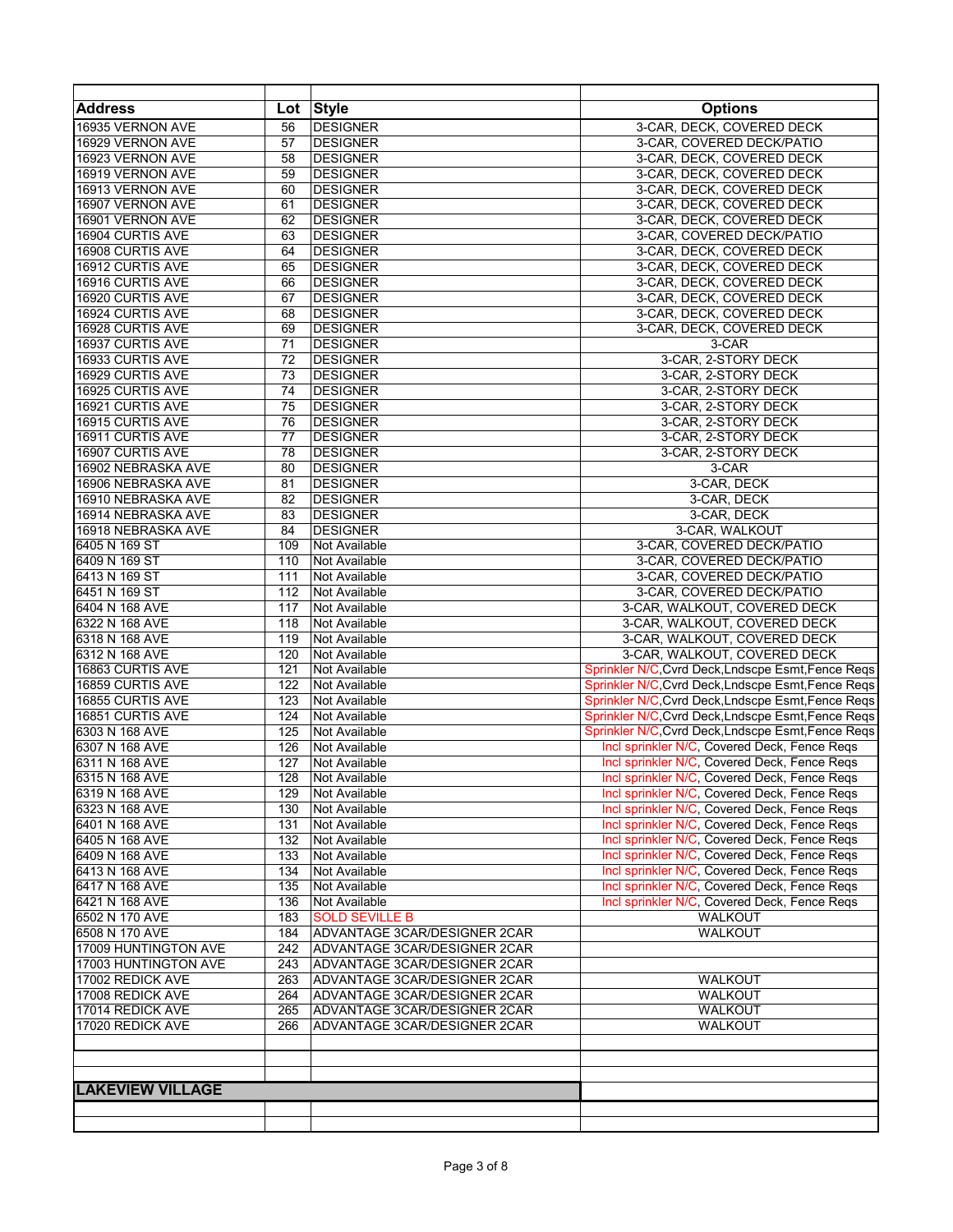| <b>Address</b>                                          |              | Lot Style                                          | <b>Options</b>                                                       |
|---------------------------------------------------------|--------------|----------------------------------------------------|----------------------------------------------------------------------|
|                                                         |              |                                                    |                                                                      |
|                                                         |              |                                                    |                                                                      |
|                                                         |              |                                                    |                                                                      |
| <b>LIONS GATE - South of 48th and Capehart</b>          |              |                                                    |                                                                      |
| 13517 S 49 ST                                           | $\mathbf{1}$ | <b>NOT AVAILABLE</b>                               | LANDSCAPE EASEMENT/FENCE REQ'S                                       |
| 13513 S 49 ST                                           | 2            | <b>NOT AVAILABLE</b>                               | LANDSCAPE EASEMENT/FENCE REQ'S                                       |
| 13509 S 49 ST<br>13505 S 49 ST                          | 3<br>4       | <b>NOT AVAILABLE</b><br><b>NOT AVAILABLE</b>       | LANDSCAPE EASEMENT/FENCE REQ'S<br>LANDSCAPE EASEMENT/FENCE REQ'S     |
| 13501 S 49 ST                                           | 5            | <b>NOT AVAILABLE</b>                               | LANDSCAPE EASEMENT/FENCE REQ'S                                       |
| 4802 SHERIDAN RD                                        | 6            | <b>NOT AVAILABLE</b>                               | 3-CAR, COVERED DECK/PATIO                                            |
|                                                         |              |                                                    | LANDSCAPE EASEMENT/FENCE REQ'S                                       |
| 4806 SHERIDAN RD                                        | 7            | <b>NOT AVAILABLE</b>                               | 3-CAR, COVERED DECK/PATIO                                            |
| 4904 SHERIDAN RD                                        | 8            | <b>NOT AVAILABLE</b>                               | 3-CAR, COVERED DECK/PATIO                                            |
| 13503 S 50 ST                                           | 25           | ADVANTAGE/DESIGNER                                 | 3-CAR                                                                |
| 13507 S 50 ST                                           | 26           | ADVANTAGE/DESIGNER                                 | 3-CAR                                                                |
| 13519 S 50 ST                                           | 29           | <b>NOT AVAILABLE</b>                               | 3-CAR                                                                |
| 13502 S 49 ST                                           | 30           | <b>NOT AVAILABLE</b>                               | 3-CAR, WALKOUT                                                       |
| 13506 S 49 ST                                           | 31           | <b>NOT AVAILABLE</b>                               | 3-CAR, WALKOUT                                                       |
| 13510 S 49 ST                                           | 32           | <b>NOT AVAILABLE</b>                               | 3-CAR, WALKOUT                                                       |
| 13514 S 49 ST                                           | 33           | <b>NOT AVAILABLE</b>                               | 3-CAR, DECK                                                          |
| 5204 SHERIDAN RD                                        | 105          | ADVANTAGE/DESIGNER                                 | 3-CAR, No Austin, Weston, Mirada                                     |
| 5208 SHERIDAN RD                                        | 106          | ADVANTAGE/DESIGNER                                 | 3-CAR, No Austin, Weston, Mirada                                     |
| 5212 SHERIDAN RD                                        | 107          | ADVANTAGE/DESIGNER                                 | 3-CAR, No Austin, Weston, Mirada                                     |
| 5216 SHERIDAN RD                                        | 108          | ADVANTAGE/DESIGNER                                 | 3-CAR, No Austin, Weston, Mirada                                     |
| 5306 SHERIDAN RD                                        | 110          | ADVANTAGE/DESIGNER                                 | 3-CAR, No Austin, Weston, Mirada                                     |
| 5310 SHERIDAN RD                                        | 111<br>112   | ADVANTAGE/DESIGNER                                 | 3-CAR, No Austin, Weston, Mirada<br>3-CAR, No Austin, Weston, Mirada |
| 5314 SHERIDAN RD<br>5318 SHERIDAN RD                    | 113          | ADVANTAGE/DESIGNER<br>ADVANTAGE/DESIGNER           | 3-CAR, No Austin, Weston, Mirada                                     |
| 5322 SHERIDAN RD                                        | 114          | ADVANTAGE/DESIGNER                                 | 3-CAR, No Austin, Weston, Mirada                                     |
| 5412 SHERIDAN RD                                        | 117          | ADVANTAGE/DESIGNER                                 | 3-CAR, No Austin, Weston, Mirada                                     |
| 5424 SHERIDAN RD                                        | 119          | ADVANTAGE/DESIGNER                                 | 3-CAR, No Austin, Weston, Mirada                                     |
| 5502 SHERIDAN RD                                        | 120          | ADVANTAGE/DESIGNER                                 | 3-CAR, No Austin, Weston, Mirada                                     |
| 5506 SHERIDAN RD                                        | 121          | ADVANTAGE/DESIGNER                                 | 3-CAR, No Austin, Weston, Mirada                                     |
| 5305 SHERIDAN RD                                        | 130          | ADVANTAGE/DESIGNER                                 | 3-CAR, WALKOUT, COVERED DECK                                         |
| 5219 SHERIDAN RD                                        | 131          | ADVANTAGE/DESIGNER                                 | 3-CAR, WALKOUT, COVERED DECK                                         |
| 5215 SHERIDAN RD                                        | 132          | ADVANTAGE/DESIGNER                                 | 3-CAR, WALKOUT, COVERED DECK                                         |
| 5211 SHERIDAN RD                                        | 133          | ADVANTAGE/DESIGNER                                 | 3-CAR, WALKOUT, COVERED DECK                                         |
| 5207 SHERIDAN RD                                        | 134          | ADVANTAGE/DESIGNER                                 | 3-CAR, DECK, COVERED DECK                                            |
| 5210 HELWIG AVE                                         | 137          | ADVANTAGE/DESIGNER                                 | 3-CAR                                                                |
| 5214 HELWIG AVE                                         | 138          | ADVANTAGE/DESIGNER                                 | 3-CAR                                                                |
| 5304 HELWIG AVE                                         | 139          | ADVANTAGE/DESIGNER                                 | 3-CAR                                                                |
| 13522 S 54 ST                                           | 143          | ADVANTAGE/DESIGNER                                 | 3-CAR                                                                |
| 13526 S 54 ST<br>13538 S 54 ST                          |              | 144 ADVANTAGE/DESIGNER<br>147 ADVANTAGE/DESIGNER   | 3-CAR                                                                |
| 13542 S 54 ST                                           |              | 148 ADVANTAGE/DESIGNER                             | 3-CAR<br>3-CAR                                                       |
| S 54 ST                                                 |              | 149 ADVANTAGE/DESIGNER                             | 3-CAR                                                                |
|                                                         |              |                                                    |                                                                      |
|                                                         |              |                                                    |                                                                      |
|                                                         |              |                                                    |                                                                      |
| <b>PALISADES WEST - North of 180th &amp; Cornhusker</b> |              |                                                    |                                                                      |
|                                                         |              |                                                    |                                                                      |
| 17910 PALISADES DR                                      | 1            | Not Available                                      |                                                                      |
| 17906 PALISADES DR                                      | 2            | Not Available                                      |                                                                      |
| 9416 S 179 ST                                           | 3            | Not Available                                      | 3-CAR, WALKOUT, COVERED DECK                                         |
| 9413 S 179 ST                                           | 32           | Not Available                                      |                                                                      |
| 9417 S 179 ST                                           | 33           | Not Available                                      |                                                                      |
| 9421 S 179 ST                                           | 34           | Not Available                                      |                                                                      |
| 9209 S 177 ST                                           | 86           | DESIGNER/KENDALL                                   | 3-CAR, WALKOUT, COVERED DECK                                         |
| 9213 S 177 ST                                           | 87           | DESIGNER/KENDALL                                   | 3-CAR, WALKOUT, COVERED DECK                                         |
| 9217 S 177 ST                                           | 88           | <b>DESIGNER/KENDALL</b>                            | 3-CAR, WALKOUT, COVERED DECK                                         |
| 9221 S 177 ST                                           | 89           | <b>DESIGNER/KENDALL</b>                            | 3-CAR, WALKOUT, COVERED DECK                                         |
| 9225 S 177 ST<br>9303 S 177 ST                          | 90<br>91     | <b>DESIGNER/KENDALL</b><br><b>DESIGNER/KENDALL</b> | 3-CAR, WALKOUT, COVERED DECK<br>3-CAR, WALKOUT, COVERED DECK         |
| 9307 S 177 ST                                           | 92           | <b>DESIGNER/KENDALL</b>                            | 3-CAR, WALKOUT, COVERED DECK                                         |
| 9315 S 177 ST                                           | 94           | DESIGNER/KENDALL                                   | 3-CAR, WALKOUT, COVERED DECK                                         |
|                                                         |              |                                                    |                                                                      |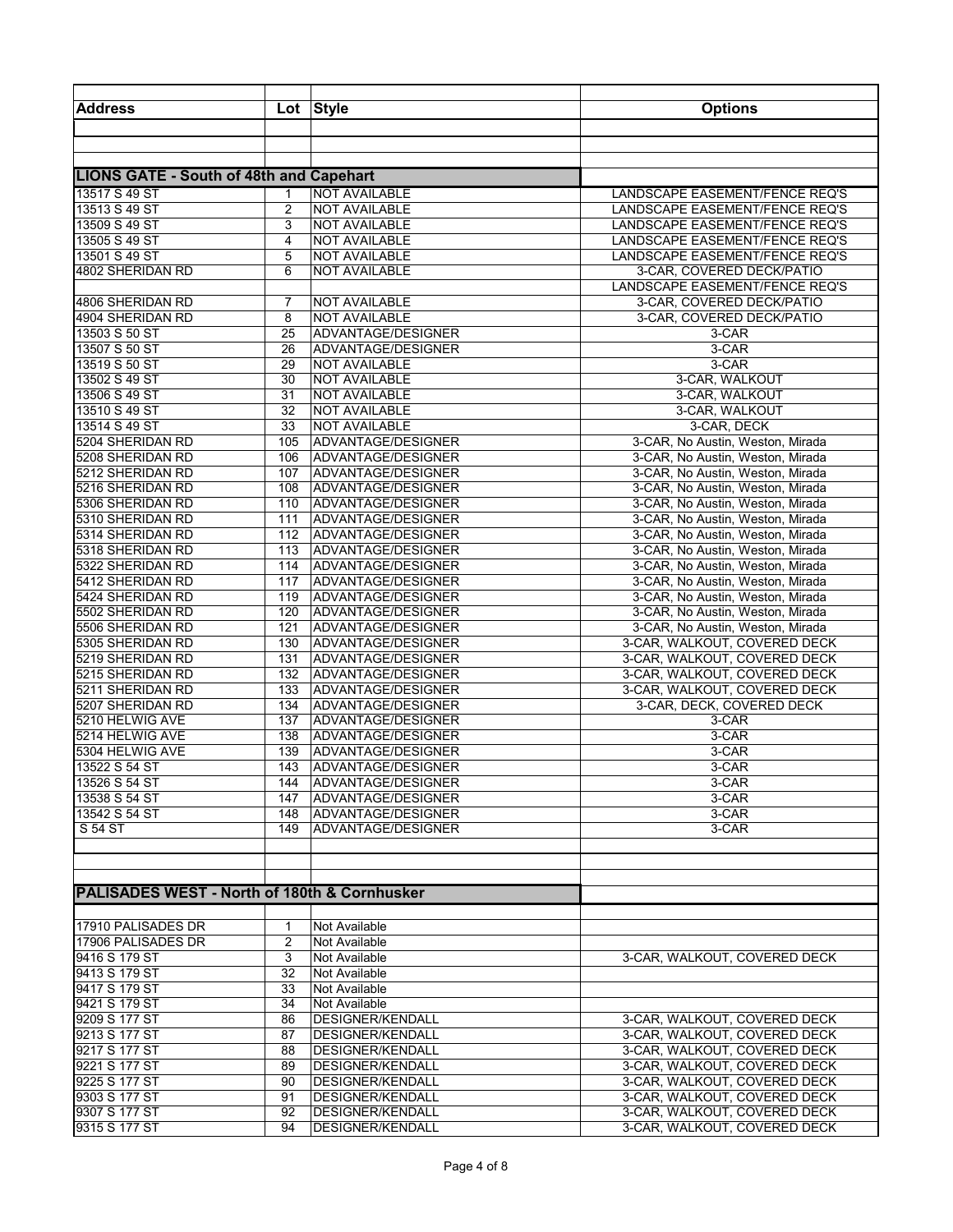| Lot Style<br><b>Options</b><br>17407 PALISADES DR<br>ADVANTAGE/DESIGNER<br>3-CAR, COVERED DECK/PATIO<br>145<br>17411 PALISADES DR<br>ADVANTAGE/DESIGNER<br>3-CAR. COVERED DECK/PATIO<br>146<br>17505 PALISADES DR<br>ADVANTAGE/DESIGNER<br>3-CAR, COVERED DECK/PATIO<br>147<br>17509 PALISADES DR<br>ADVANTAGE/DESIGNER<br>3-CAR, COVERED DECK/PATIO<br>148<br>ADVANTAGE/DESIGNER<br>3-CAR, COVERED DECK/PATIO<br>149<br>17529 PALISADES DR<br>152<br>ADVANTAGE/DESIGNER<br>3-CAR, COVERED DECK/PATIO<br>17601 PALISADES DR<br>153<br>ADVANTAGE/DESIGNER<br>3-CAR, COVERED DECK/PATIO<br>17809 PALISADES DR<br>ADVANTAGE/DESIGNER<br>172<br>3-CAR<br>17813 PALISADES DR<br>3-CAR<br>ADVANTAGE/DESIGNER<br>173<br>17903 PALISADES DR<br>ADVANTAGE/DESIGNER<br>3-CAR<br>174<br>17907 PALISADES DR<br>ADVANTAGE/DESIGNER<br>3-CAR<br>175<br>17911 PALISADES DR<br>ADVANTAGE/DESIGNER<br>3-CAR<br>176<br>17915 PALISADES DR<br>ADVANTAGE/DESIGNER<br>3-CAR<br>177<br><b>REMINGTON WEST - 200th &amp; Giles Road</b><br>20009 GREENLEAF ST<br>3-CAR, WALKOUT, COVERED DECK<br>Not Available<br>1<br>20005 GREENLEAF ST<br>3-CAR, WALKOUT, COVERED DECK<br>2<br>Not Available<br>8134 S 200 ST<br>3-CAR, COVERED DECK/PATIO<br>3<br>Not Available<br>8130 S 200 ST<br>DESIGNER/KENDALL<br>3-CAR, COVERED DECK/PATIO<br>4<br>8126 S 200 ST<br>5<br><b>DESIGNER/KENDALL</b><br>3-CAR, COVERED DECK/PATIO<br>8122 S 200 ST<br>DESIGNER/KENDALL<br>3-CAR, COVERED DECK/PATIO<br>6<br>8118 S 200 ST<br>7<br><b>DESIGNER/KENDALL</b><br>3-CAR, COVERED DECK/PATIO<br>8114 S 200 ST<br>8<br>DESIGNER/KENDALL<br>3-CAR, COVERED DECK/PATIO<br>8110 S 200 ST<br>9<br>DESIGNER/KENDALL<br>3-CAR, COVERED DECK/PATIO<br>8106 S 200 ST<br>10<br>3-CAR, COVERED DECK/PATIO<br>DESIGNER/KENDALL<br>$\overline{11}$<br>8102 S 200 ST<br>DESIGNER/KENDALL<br>3-CAR, COVERED DECK/PATIO<br>8044 S 200 ST<br>12<br>DESIGNER/KENDALL<br>3-CAR, COVERED DECK/PATIO<br>8040 S 200 ST<br>13<br><b>DESIGNER/KENDALL</b><br>3-CAR, COVERED DECK/PATIO<br>8036 S 200 ST<br>3-CAR, COVERED DECK/PATIO<br>14<br>DESIGNER/KENDALL<br>8032 S 200 ST<br>15<br>DESIGNER/KENDALL<br>3-CAR, COVERED DECK/PATIO<br>8028 S 200 ST<br>16<br>DESIGNER/KENDALL<br>3-CAR, COVERED DECK/PATIO<br>8024 S 200 ST<br>$\overline{17}$<br>DESIGNER/KENDALL<br>3-CAR, DECK, COVERED DECK<br>8020 S 200 ST<br>18<br>3-CAR, DECK, COVERED DECK<br>DESIGNER/KENDALL<br>8016 S 200 ST<br>19<br>DESIGNER/KENDALL<br>3-CAR, DECK, COVERED DECK<br>8012 S 200 ST<br>20<br>DESIGNER/KENDALL<br>3-CAR, DECK, COVERED DECK<br>8008 S 200 ST<br>21<br>DESIGNER/KENDALL<br>3-CAR, DECK, COVERED DECK<br>8011 S 200 ST<br>22<br>ADVANTAGE 3CAR/DESIGNER 2 OR 3 CAR<br>3-CAR, DECK, COVERED DECK<br>8015 S 200 ST<br>3-CAR, WALKOUT, COVERED DECK<br>23<br>ADVANTAGE 3CAR/DESIGNER 2 OR 3 CAR<br>8019 S 200 ST<br>ADVANTAGE 3CAR/DESIGNER 2 OR 3 CAR<br>24<br>3-CAR, WALKOUT, COVERED DECK<br>ADVANTAGE 3CAR/DESIGNER 2 OR 3 CAR<br>8103 S 200 ST<br>3-CAR, WALKOUT, COVERED DECK<br>30<br>8107 S 200 ST<br>31<br>ADVANTAGE 3CAR/DESIGNER 2 OR 3 CAR<br>3-CAR, WALKOUT, COVERED DECK<br>8111 S 200 ST<br>32<br>ADVANTAGE 3CAR/DESIGNER 2 OR 3 CAR<br>3-CAR, WALKOUT, COVERED DECK<br>8115 S 200 ST<br>ADVANTAGE 3CAR/DESIGNER 2 OR 3 CAR<br>3-CAR, WALKOUT, COVERED DECK<br>33<br>8119 S 200 ST<br>34<br>ADVANTAGE 3CAR/DESIGNER 2 OR 3 CAR<br>3-CAR, WALKOUT, COVERED DECK<br>35<br>ADVANTAGE 3CAR/DESIGNER 2 OR 3 CAR<br>3-CAR, WALKOUT, COVERED DECK<br>36<br>ADVANTAGE 3CAR/DESIGNER 2 OR 3 CAR<br>3-CAR, WALKOUT, COVERED DECK<br>37<br>ADVANTAGE 3CAR/DESIGNER 2 OR 3 CAR<br>3-CAR, DECK, COVERED DECK<br>39<br>ADVANTAGE 3CAR/DESIGNER 2 OR 3 CAR<br>3-CAR, COVERED DECK/PATIO<br>3-CAR, COVERED DECK/PATIO<br>40<br>ADVANTAGE 3CAR/DESIGNER 2 OR 3 CAR<br>19909 GREENLEAF ST<br>41<br>ADVANTAGE 3CAR/DESIGNER 2 OR 3 CAR<br>3-CAR, COVERED DECK/PATIO<br>42<br>ADVANTAGE 3CAR/DESIGNER 2 OR 3 CAR<br>3-CAR<br>3-CAR<br>46<br>ADVANTAGE 3CAR/DESIGNER 2 OR 3 CAR<br>47<br>3-CAR<br>ADVANTAGE 3CAR/DESIGNER 2 OR 3 CAR<br>ADVANTAGE 3CAR/DESIGNER 2 OR 3 CAR<br>3-CAR<br>48<br>3-CAR<br>49<br>ADVANTAGE 3CAR/DESIGNER 2 OR 3 CAR<br>3-CAR, COVERED DECK/PATIO<br>56<br>ADVANTAGE 3CAR/DESIGNER 2 OR 3 CAR<br>57<br>ADVANTAGE 3CAR/DESIGNER 2 OR 3 CAR<br>3-CAR, DECK, COVERED DECK<br>3-CAR, DECK, COVERED DECK<br>58<br>ADVANTAGE 3CAR/DESIGNER 2 OR 3 CAR<br>19856 BIRCH AVE<br>3-CAR, WALKOUT, COVERED DECK<br>59<br>ADVANTAGE 3CAR/DESIGNER 2 OR 3 CAR<br>19852 BIRCH AVE<br>60<br>ADVANTAGE 3CAR/DESIGNER 2 OR 3 CAR<br>3-CAR, WALKOUT, COVERED DECK<br>3-CAR, WALKOUT, COVERED DECK<br>19816 BIRCH AVE<br>61<br>ADVANTAGE 3CAR/DESIGNER 2 OR 3 CAR<br>19812 BIRCH AVE<br>62<br>ADVANTAGE 3CAR/DESIGNER 2 OR 3 CAR<br>3-CAR, WALKOUT, COVERED DECK<br>19808 BIRCH AVE<br>63<br>ADVANTAGE 3CAR/DESIGNER 2 OR 3 CAR<br>3-CAR, WALKOUT, COVERED DECK |                    |  |  |
|--------------------------------------------------------------------------------------------------------------------------------------------------------------------------------------------------------------------------------------------------------------------------------------------------------------------------------------------------------------------------------------------------------------------------------------------------------------------------------------------------------------------------------------------------------------------------------------------------------------------------------------------------------------------------------------------------------------------------------------------------------------------------------------------------------------------------------------------------------------------------------------------------------------------------------------------------------------------------------------------------------------------------------------------------------------------------------------------------------------------------------------------------------------------------------------------------------------------------------------------------------------------------------------------------------------------------------------------------------------------------------------------------------------------------------------------------------------------------------------------------------------------------------------------------------------------------------------------------------------------------------------------------------------------------------------------------------------------------------------------------------------------------------------------------------------------------------------------------------------------------------------------------------------------------------------------------------------------------------------------------------------------------------------------------------------------------------------------------------------------------------------------------------------------------------------------------------------------------------------------------------------------------------------------------------------------------------------------------------------------------------------------------------------------------------------------------------------------------------------------------------------------------------------------------------------------------------------------------------------------------------------------------------------------------------------------------------------------------------------------------------------------------------------------------------------------------------------------------------------------------------------------------------------------------------------------------------------------------------------------------------------------------------------------------------------------------------------------------------------------------------------------------------------------------------------------------------------------------------------------------------------------------------------------------------------------------------------------------------------------------------------------------------------------------------------------------------------------------------------------------------------------------------------------------------------------------------------------------------------------------------------------------------------------------------------------------------------------------------------------------------------------------------------------------------------------------------------------------------------------------------------------------------------------------------------------------------------------------------------------------------------------------------------------------------------------------------------------------------------------------------------------------------------------------------------------------------------------------------------------------------------------------------------------------------------------------------------------------------------------------------------------------------------------------------------------------------------------------------------------------------------------------------------------------------------------------------------------------------------------------------------------------------------------------------------------------------------------------------------------------------------------------------------------------------------------------------------------------------------------------------------------|--------------------|--|--|
|                                                                                                                                                                                                                                                                                                                                                                                                                                                                                                                                                                                                                                                                                                                                                                                                                                                                                                                                                                                                                                                                                                                                                                                                                                                                                                                                                                                                                                                                                                                                                                                                                                                                                                                                                                                                                                                                                                                                                                                                                                                                                                                                                                                                                                                                                                                                                                                                                                                                                                                                                                                                                                                                                                                                                                                                                                                                                                                                                                                                                                                                                                                                                                                                                                                                                                                                                                                                                                                                                                                                                                                                                                                                                                                                                                                                                                                                                                                                                                                                                                                                                                                                                                                                                                                                                                                                                                                                                                                                                                                                                                                                                                                                                                                                                                                                                                                                                            | <b>Address</b>     |  |  |
|                                                                                                                                                                                                                                                                                                                                                                                                                                                                                                                                                                                                                                                                                                                                                                                                                                                                                                                                                                                                                                                                                                                                                                                                                                                                                                                                                                                                                                                                                                                                                                                                                                                                                                                                                                                                                                                                                                                                                                                                                                                                                                                                                                                                                                                                                                                                                                                                                                                                                                                                                                                                                                                                                                                                                                                                                                                                                                                                                                                                                                                                                                                                                                                                                                                                                                                                                                                                                                                                                                                                                                                                                                                                                                                                                                                                                                                                                                                                                                                                                                                                                                                                                                                                                                                                                                                                                                                                                                                                                                                                                                                                                                                                                                                                                                                                                                                                                            |                    |  |  |
|                                                                                                                                                                                                                                                                                                                                                                                                                                                                                                                                                                                                                                                                                                                                                                                                                                                                                                                                                                                                                                                                                                                                                                                                                                                                                                                                                                                                                                                                                                                                                                                                                                                                                                                                                                                                                                                                                                                                                                                                                                                                                                                                                                                                                                                                                                                                                                                                                                                                                                                                                                                                                                                                                                                                                                                                                                                                                                                                                                                                                                                                                                                                                                                                                                                                                                                                                                                                                                                                                                                                                                                                                                                                                                                                                                                                                                                                                                                                                                                                                                                                                                                                                                                                                                                                                                                                                                                                                                                                                                                                                                                                                                                                                                                                                                                                                                                                                            |                    |  |  |
|                                                                                                                                                                                                                                                                                                                                                                                                                                                                                                                                                                                                                                                                                                                                                                                                                                                                                                                                                                                                                                                                                                                                                                                                                                                                                                                                                                                                                                                                                                                                                                                                                                                                                                                                                                                                                                                                                                                                                                                                                                                                                                                                                                                                                                                                                                                                                                                                                                                                                                                                                                                                                                                                                                                                                                                                                                                                                                                                                                                                                                                                                                                                                                                                                                                                                                                                                                                                                                                                                                                                                                                                                                                                                                                                                                                                                                                                                                                                                                                                                                                                                                                                                                                                                                                                                                                                                                                                                                                                                                                                                                                                                                                                                                                                                                                                                                                                                            |                    |  |  |
|                                                                                                                                                                                                                                                                                                                                                                                                                                                                                                                                                                                                                                                                                                                                                                                                                                                                                                                                                                                                                                                                                                                                                                                                                                                                                                                                                                                                                                                                                                                                                                                                                                                                                                                                                                                                                                                                                                                                                                                                                                                                                                                                                                                                                                                                                                                                                                                                                                                                                                                                                                                                                                                                                                                                                                                                                                                                                                                                                                                                                                                                                                                                                                                                                                                                                                                                                                                                                                                                                                                                                                                                                                                                                                                                                                                                                                                                                                                                                                                                                                                                                                                                                                                                                                                                                                                                                                                                                                                                                                                                                                                                                                                                                                                                                                                                                                                                                            |                    |  |  |
|                                                                                                                                                                                                                                                                                                                                                                                                                                                                                                                                                                                                                                                                                                                                                                                                                                                                                                                                                                                                                                                                                                                                                                                                                                                                                                                                                                                                                                                                                                                                                                                                                                                                                                                                                                                                                                                                                                                                                                                                                                                                                                                                                                                                                                                                                                                                                                                                                                                                                                                                                                                                                                                                                                                                                                                                                                                                                                                                                                                                                                                                                                                                                                                                                                                                                                                                                                                                                                                                                                                                                                                                                                                                                                                                                                                                                                                                                                                                                                                                                                                                                                                                                                                                                                                                                                                                                                                                                                                                                                                                                                                                                                                                                                                                                                                                                                                                                            | 17513 PALISADES DR |  |  |
|                                                                                                                                                                                                                                                                                                                                                                                                                                                                                                                                                                                                                                                                                                                                                                                                                                                                                                                                                                                                                                                                                                                                                                                                                                                                                                                                                                                                                                                                                                                                                                                                                                                                                                                                                                                                                                                                                                                                                                                                                                                                                                                                                                                                                                                                                                                                                                                                                                                                                                                                                                                                                                                                                                                                                                                                                                                                                                                                                                                                                                                                                                                                                                                                                                                                                                                                                                                                                                                                                                                                                                                                                                                                                                                                                                                                                                                                                                                                                                                                                                                                                                                                                                                                                                                                                                                                                                                                                                                                                                                                                                                                                                                                                                                                                                                                                                                                                            |                    |  |  |
|                                                                                                                                                                                                                                                                                                                                                                                                                                                                                                                                                                                                                                                                                                                                                                                                                                                                                                                                                                                                                                                                                                                                                                                                                                                                                                                                                                                                                                                                                                                                                                                                                                                                                                                                                                                                                                                                                                                                                                                                                                                                                                                                                                                                                                                                                                                                                                                                                                                                                                                                                                                                                                                                                                                                                                                                                                                                                                                                                                                                                                                                                                                                                                                                                                                                                                                                                                                                                                                                                                                                                                                                                                                                                                                                                                                                                                                                                                                                                                                                                                                                                                                                                                                                                                                                                                                                                                                                                                                                                                                                                                                                                                                                                                                                                                                                                                                                                            |                    |  |  |
|                                                                                                                                                                                                                                                                                                                                                                                                                                                                                                                                                                                                                                                                                                                                                                                                                                                                                                                                                                                                                                                                                                                                                                                                                                                                                                                                                                                                                                                                                                                                                                                                                                                                                                                                                                                                                                                                                                                                                                                                                                                                                                                                                                                                                                                                                                                                                                                                                                                                                                                                                                                                                                                                                                                                                                                                                                                                                                                                                                                                                                                                                                                                                                                                                                                                                                                                                                                                                                                                                                                                                                                                                                                                                                                                                                                                                                                                                                                                                                                                                                                                                                                                                                                                                                                                                                                                                                                                                                                                                                                                                                                                                                                                                                                                                                                                                                                                                            |                    |  |  |
|                                                                                                                                                                                                                                                                                                                                                                                                                                                                                                                                                                                                                                                                                                                                                                                                                                                                                                                                                                                                                                                                                                                                                                                                                                                                                                                                                                                                                                                                                                                                                                                                                                                                                                                                                                                                                                                                                                                                                                                                                                                                                                                                                                                                                                                                                                                                                                                                                                                                                                                                                                                                                                                                                                                                                                                                                                                                                                                                                                                                                                                                                                                                                                                                                                                                                                                                                                                                                                                                                                                                                                                                                                                                                                                                                                                                                                                                                                                                                                                                                                                                                                                                                                                                                                                                                                                                                                                                                                                                                                                                                                                                                                                                                                                                                                                                                                                                                            |                    |  |  |
|                                                                                                                                                                                                                                                                                                                                                                                                                                                                                                                                                                                                                                                                                                                                                                                                                                                                                                                                                                                                                                                                                                                                                                                                                                                                                                                                                                                                                                                                                                                                                                                                                                                                                                                                                                                                                                                                                                                                                                                                                                                                                                                                                                                                                                                                                                                                                                                                                                                                                                                                                                                                                                                                                                                                                                                                                                                                                                                                                                                                                                                                                                                                                                                                                                                                                                                                                                                                                                                                                                                                                                                                                                                                                                                                                                                                                                                                                                                                                                                                                                                                                                                                                                                                                                                                                                                                                                                                                                                                                                                                                                                                                                                                                                                                                                                                                                                                                            |                    |  |  |
|                                                                                                                                                                                                                                                                                                                                                                                                                                                                                                                                                                                                                                                                                                                                                                                                                                                                                                                                                                                                                                                                                                                                                                                                                                                                                                                                                                                                                                                                                                                                                                                                                                                                                                                                                                                                                                                                                                                                                                                                                                                                                                                                                                                                                                                                                                                                                                                                                                                                                                                                                                                                                                                                                                                                                                                                                                                                                                                                                                                                                                                                                                                                                                                                                                                                                                                                                                                                                                                                                                                                                                                                                                                                                                                                                                                                                                                                                                                                                                                                                                                                                                                                                                                                                                                                                                                                                                                                                                                                                                                                                                                                                                                                                                                                                                                                                                                                                            |                    |  |  |
|                                                                                                                                                                                                                                                                                                                                                                                                                                                                                                                                                                                                                                                                                                                                                                                                                                                                                                                                                                                                                                                                                                                                                                                                                                                                                                                                                                                                                                                                                                                                                                                                                                                                                                                                                                                                                                                                                                                                                                                                                                                                                                                                                                                                                                                                                                                                                                                                                                                                                                                                                                                                                                                                                                                                                                                                                                                                                                                                                                                                                                                                                                                                                                                                                                                                                                                                                                                                                                                                                                                                                                                                                                                                                                                                                                                                                                                                                                                                                                                                                                                                                                                                                                                                                                                                                                                                                                                                                                                                                                                                                                                                                                                                                                                                                                                                                                                                                            |                    |  |  |
|                                                                                                                                                                                                                                                                                                                                                                                                                                                                                                                                                                                                                                                                                                                                                                                                                                                                                                                                                                                                                                                                                                                                                                                                                                                                                                                                                                                                                                                                                                                                                                                                                                                                                                                                                                                                                                                                                                                                                                                                                                                                                                                                                                                                                                                                                                                                                                                                                                                                                                                                                                                                                                                                                                                                                                                                                                                                                                                                                                                                                                                                                                                                                                                                                                                                                                                                                                                                                                                                                                                                                                                                                                                                                                                                                                                                                                                                                                                                                                                                                                                                                                                                                                                                                                                                                                                                                                                                                                                                                                                                                                                                                                                                                                                                                                                                                                                                                            |                    |  |  |
|                                                                                                                                                                                                                                                                                                                                                                                                                                                                                                                                                                                                                                                                                                                                                                                                                                                                                                                                                                                                                                                                                                                                                                                                                                                                                                                                                                                                                                                                                                                                                                                                                                                                                                                                                                                                                                                                                                                                                                                                                                                                                                                                                                                                                                                                                                                                                                                                                                                                                                                                                                                                                                                                                                                                                                                                                                                                                                                                                                                                                                                                                                                                                                                                                                                                                                                                                                                                                                                                                                                                                                                                                                                                                                                                                                                                                                                                                                                                                                                                                                                                                                                                                                                                                                                                                                                                                                                                                                                                                                                                                                                                                                                                                                                                                                                                                                                                                            |                    |  |  |
|                                                                                                                                                                                                                                                                                                                                                                                                                                                                                                                                                                                                                                                                                                                                                                                                                                                                                                                                                                                                                                                                                                                                                                                                                                                                                                                                                                                                                                                                                                                                                                                                                                                                                                                                                                                                                                                                                                                                                                                                                                                                                                                                                                                                                                                                                                                                                                                                                                                                                                                                                                                                                                                                                                                                                                                                                                                                                                                                                                                                                                                                                                                                                                                                                                                                                                                                                                                                                                                                                                                                                                                                                                                                                                                                                                                                                                                                                                                                                                                                                                                                                                                                                                                                                                                                                                                                                                                                                                                                                                                                                                                                                                                                                                                                                                                                                                                                                            |                    |  |  |
|                                                                                                                                                                                                                                                                                                                                                                                                                                                                                                                                                                                                                                                                                                                                                                                                                                                                                                                                                                                                                                                                                                                                                                                                                                                                                                                                                                                                                                                                                                                                                                                                                                                                                                                                                                                                                                                                                                                                                                                                                                                                                                                                                                                                                                                                                                                                                                                                                                                                                                                                                                                                                                                                                                                                                                                                                                                                                                                                                                                                                                                                                                                                                                                                                                                                                                                                                                                                                                                                                                                                                                                                                                                                                                                                                                                                                                                                                                                                                                                                                                                                                                                                                                                                                                                                                                                                                                                                                                                                                                                                                                                                                                                                                                                                                                                                                                                                                            |                    |  |  |
|                                                                                                                                                                                                                                                                                                                                                                                                                                                                                                                                                                                                                                                                                                                                                                                                                                                                                                                                                                                                                                                                                                                                                                                                                                                                                                                                                                                                                                                                                                                                                                                                                                                                                                                                                                                                                                                                                                                                                                                                                                                                                                                                                                                                                                                                                                                                                                                                                                                                                                                                                                                                                                                                                                                                                                                                                                                                                                                                                                                                                                                                                                                                                                                                                                                                                                                                                                                                                                                                                                                                                                                                                                                                                                                                                                                                                                                                                                                                                                                                                                                                                                                                                                                                                                                                                                                                                                                                                                                                                                                                                                                                                                                                                                                                                                                                                                                                                            |                    |  |  |
|                                                                                                                                                                                                                                                                                                                                                                                                                                                                                                                                                                                                                                                                                                                                                                                                                                                                                                                                                                                                                                                                                                                                                                                                                                                                                                                                                                                                                                                                                                                                                                                                                                                                                                                                                                                                                                                                                                                                                                                                                                                                                                                                                                                                                                                                                                                                                                                                                                                                                                                                                                                                                                                                                                                                                                                                                                                                                                                                                                                                                                                                                                                                                                                                                                                                                                                                                                                                                                                                                                                                                                                                                                                                                                                                                                                                                                                                                                                                                                                                                                                                                                                                                                                                                                                                                                                                                                                                                                                                                                                                                                                                                                                                                                                                                                                                                                                                                            |                    |  |  |
|                                                                                                                                                                                                                                                                                                                                                                                                                                                                                                                                                                                                                                                                                                                                                                                                                                                                                                                                                                                                                                                                                                                                                                                                                                                                                                                                                                                                                                                                                                                                                                                                                                                                                                                                                                                                                                                                                                                                                                                                                                                                                                                                                                                                                                                                                                                                                                                                                                                                                                                                                                                                                                                                                                                                                                                                                                                                                                                                                                                                                                                                                                                                                                                                                                                                                                                                                                                                                                                                                                                                                                                                                                                                                                                                                                                                                                                                                                                                                                                                                                                                                                                                                                                                                                                                                                                                                                                                                                                                                                                                                                                                                                                                                                                                                                                                                                                                                            |                    |  |  |
|                                                                                                                                                                                                                                                                                                                                                                                                                                                                                                                                                                                                                                                                                                                                                                                                                                                                                                                                                                                                                                                                                                                                                                                                                                                                                                                                                                                                                                                                                                                                                                                                                                                                                                                                                                                                                                                                                                                                                                                                                                                                                                                                                                                                                                                                                                                                                                                                                                                                                                                                                                                                                                                                                                                                                                                                                                                                                                                                                                                                                                                                                                                                                                                                                                                                                                                                                                                                                                                                                                                                                                                                                                                                                                                                                                                                                                                                                                                                                                                                                                                                                                                                                                                                                                                                                                                                                                                                                                                                                                                                                                                                                                                                                                                                                                                                                                                                                            |                    |  |  |
|                                                                                                                                                                                                                                                                                                                                                                                                                                                                                                                                                                                                                                                                                                                                                                                                                                                                                                                                                                                                                                                                                                                                                                                                                                                                                                                                                                                                                                                                                                                                                                                                                                                                                                                                                                                                                                                                                                                                                                                                                                                                                                                                                                                                                                                                                                                                                                                                                                                                                                                                                                                                                                                                                                                                                                                                                                                                                                                                                                                                                                                                                                                                                                                                                                                                                                                                                                                                                                                                                                                                                                                                                                                                                                                                                                                                                                                                                                                                                                                                                                                                                                                                                                                                                                                                                                                                                                                                                                                                                                                                                                                                                                                                                                                                                                                                                                                                                            |                    |  |  |
|                                                                                                                                                                                                                                                                                                                                                                                                                                                                                                                                                                                                                                                                                                                                                                                                                                                                                                                                                                                                                                                                                                                                                                                                                                                                                                                                                                                                                                                                                                                                                                                                                                                                                                                                                                                                                                                                                                                                                                                                                                                                                                                                                                                                                                                                                                                                                                                                                                                                                                                                                                                                                                                                                                                                                                                                                                                                                                                                                                                                                                                                                                                                                                                                                                                                                                                                                                                                                                                                                                                                                                                                                                                                                                                                                                                                                                                                                                                                                                                                                                                                                                                                                                                                                                                                                                                                                                                                                                                                                                                                                                                                                                                                                                                                                                                                                                                                                            |                    |  |  |
|                                                                                                                                                                                                                                                                                                                                                                                                                                                                                                                                                                                                                                                                                                                                                                                                                                                                                                                                                                                                                                                                                                                                                                                                                                                                                                                                                                                                                                                                                                                                                                                                                                                                                                                                                                                                                                                                                                                                                                                                                                                                                                                                                                                                                                                                                                                                                                                                                                                                                                                                                                                                                                                                                                                                                                                                                                                                                                                                                                                                                                                                                                                                                                                                                                                                                                                                                                                                                                                                                                                                                                                                                                                                                                                                                                                                                                                                                                                                                                                                                                                                                                                                                                                                                                                                                                                                                                                                                                                                                                                                                                                                                                                                                                                                                                                                                                                                                            |                    |  |  |
|                                                                                                                                                                                                                                                                                                                                                                                                                                                                                                                                                                                                                                                                                                                                                                                                                                                                                                                                                                                                                                                                                                                                                                                                                                                                                                                                                                                                                                                                                                                                                                                                                                                                                                                                                                                                                                                                                                                                                                                                                                                                                                                                                                                                                                                                                                                                                                                                                                                                                                                                                                                                                                                                                                                                                                                                                                                                                                                                                                                                                                                                                                                                                                                                                                                                                                                                                                                                                                                                                                                                                                                                                                                                                                                                                                                                                                                                                                                                                                                                                                                                                                                                                                                                                                                                                                                                                                                                                                                                                                                                                                                                                                                                                                                                                                                                                                                                                            |                    |  |  |
|                                                                                                                                                                                                                                                                                                                                                                                                                                                                                                                                                                                                                                                                                                                                                                                                                                                                                                                                                                                                                                                                                                                                                                                                                                                                                                                                                                                                                                                                                                                                                                                                                                                                                                                                                                                                                                                                                                                                                                                                                                                                                                                                                                                                                                                                                                                                                                                                                                                                                                                                                                                                                                                                                                                                                                                                                                                                                                                                                                                                                                                                                                                                                                                                                                                                                                                                                                                                                                                                                                                                                                                                                                                                                                                                                                                                                                                                                                                                                                                                                                                                                                                                                                                                                                                                                                                                                                                                                                                                                                                                                                                                                                                                                                                                                                                                                                                                                            |                    |  |  |
|                                                                                                                                                                                                                                                                                                                                                                                                                                                                                                                                                                                                                                                                                                                                                                                                                                                                                                                                                                                                                                                                                                                                                                                                                                                                                                                                                                                                                                                                                                                                                                                                                                                                                                                                                                                                                                                                                                                                                                                                                                                                                                                                                                                                                                                                                                                                                                                                                                                                                                                                                                                                                                                                                                                                                                                                                                                                                                                                                                                                                                                                                                                                                                                                                                                                                                                                                                                                                                                                                                                                                                                                                                                                                                                                                                                                                                                                                                                                                                                                                                                                                                                                                                                                                                                                                                                                                                                                                                                                                                                                                                                                                                                                                                                                                                                                                                                                                            |                    |  |  |
|                                                                                                                                                                                                                                                                                                                                                                                                                                                                                                                                                                                                                                                                                                                                                                                                                                                                                                                                                                                                                                                                                                                                                                                                                                                                                                                                                                                                                                                                                                                                                                                                                                                                                                                                                                                                                                                                                                                                                                                                                                                                                                                                                                                                                                                                                                                                                                                                                                                                                                                                                                                                                                                                                                                                                                                                                                                                                                                                                                                                                                                                                                                                                                                                                                                                                                                                                                                                                                                                                                                                                                                                                                                                                                                                                                                                                                                                                                                                                                                                                                                                                                                                                                                                                                                                                                                                                                                                                                                                                                                                                                                                                                                                                                                                                                                                                                                                                            |                    |  |  |
|                                                                                                                                                                                                                                                                                                                                                                                                                                                                                                                                                                                                                                                                                                                                                                                                                                                                                                                                                                                                                                                                                                                                                                                                                                                                                                                                                                                                                                                                                                                                                                                                                                                                                                                                                                                                                                                                                                                                                                                                                                                                                                                                                                                                                                                                                                                                                                                                                                                                                                                                                                                                                                                                                                                                                                                                                                                                                                                                                                                                                                                                                                                                                                                                                                                                                                                                                                                                                                                                                                                                                                                                                                                                                                                                                                                                                                                                                                                                                                                                                                                                                                                                                                                                                                                                                                                                                                                                                                                                                                                                                                                                                                                                                                                                                                                                                                                                                            |                    |  |  |
|                                                                                                                                                                                                                                                                                                                                                                                                                                                                                                                                                                                                                                                                                                                                                                                                                                                                                                                                                                                                                                                                                                                                                                                                                                                                                                                                                                                                                                                                                                                                                                                                                                                                                                                                                                                                                                                                                                                                                                                                                                                                                                                                                                                                                                                                                                                                                                                                                                                                                                                                                                                                                                                                                                                                                                                                                                                                                                                                                                                                                                                                                                                                                                                                                                                                                                                                                                                                                                                                                                                                                                                                                                                                                                                                                                                                                                                                                                                                                                                                                                                                                                                                                                                                                                                                                                                                                                                                                                                                                                                                                                                                                                                                                                                                                                                                                                                                                            |                    |  |  |
|                                                                                                                                                                                                                                                                                                                                                                                                                                                                                                                                                                                                                                                                                                                                                                                                                                                                                                                                                                                                                                                                                                                                                                                                                                                                                                                                                                                                                                                                                                                                                                                                                                                                                                                                                                                                                                                                                                                                                                                                                                                                                                                                                                                                                                                                                                                                                                                                                                                                                                                                                                                                                                                                                                                                                                                                                                                                                                                                                                                                                                                                                                                                                                                                                                                                                                                                                                                                                                                                                                                                                                                                                                                                                                                                                                                                                                                                                                                                                                                                                                                                                                                                                                                                                                                                                                                                                                                                                                                                                                                                                                                                                                                                                                                                                                                                                                                                                            |                    |  |  |
|                                                                                                                                                                                                                                                                                                                                                                                                                                                                                                                                                                                                                                                                                                                                                                                                                                                                                                                                                                                                                                                                                                                                                                                                                                                                                                                                                                                                                                                                                                                                                                                                                                                                                                                                                                                                                                                                                                                                                                                                                                                                                                                                                                                                                                                                                                                                                                                                                                                                                                                                                                                                                                                                                                                                                                                                                                                                                                                                                                                                                                                                                                                                                                                                                                                                                                                                                                                                                                                                                                                                                                                                                                                                                                                                                                                                                                                                                                                                                                                                                                                                                                                                                                                                                                                                                                                                                                                                                                                                                                                                                                                                                                                                                                                                                                                                                                                                                            |                    |  |  |
|                                                                                                                                                                                                                                                                                                                                                                                                                                                                                                                                                                                                                                                                                                                                                                                                                                                                                                                                                                                                                                                                                                                                                                                                                                                                                                                                                                                                                                                                                                                                                                                                                                                                                                                                                                                                                                                                                                                                                                                                                                                                                                                                                                                                                                                                                                                                                                                                                                                                                                                                                                                                                                                                                                                                                                                                                                                                                                                                                                                                                                                                                                                                                                                                                                                                                                                                                                                                                                                                                                                                                                                                                                                                                                                                                                                                                                                                                                                                                                                                                                                                                                                                                                                                                                                                                                                                                                                                                                                                                                                                                                                                                                                                                                                                                                                                                                                                                            |                    |  |  |
|                                                                                                                                                                                                                                                                                                                                                                                                                                                                                                                                                                                                                                                                                                                                                                                                                                                                                                                                                                                                                                                                                                                                                                                                                                                                                                                                                                                                                                                                                                                                                                                                                                                                                                                                                                                                                                                                                                                                                                                                                                                                                                                                                                                                                                                                                                                                                                                                                                                                                                                                                                                                                                                                                                                                                                                                                                                                                                                                                                                                                                                                                                                                                                                                                                                                                                                                                                                                                                                                                                                                                                                                                                                                                                                                                                                                                                                                                                                                                                                                                                                                                                                                                                                                                                                                                                                                                                                                                                                                                                                                                                                                                                                                                                                                                                                                                                                                                            |                    |  |  |
|                                                                                                                                                                                                                                                                                                                                                                                                                                                                                                                                                                                                                                                                                                                                                                                                                                                                                                                                                                                                                                                                                                                                                                                                                                                                                                                                                                                                                                                                                                                                                                                                                                                                                                                                                                                                                                                                                                                                                                                                                                                                                                                                                                                                                                                                                                                                                                                                                                                                                                                                                                                                                                                                                                                                                                                                                                                                                                                                                                                                                                                                                                                                                                                                                                                                                                                                                                                                                                                                                                                                                                                                                                                                                                                                                                                                                                                                                                                                                                                                                                                                                                                                                                                                                                                                                                                                                                                                                                                                                                                                                                                                                                                                                                                                                                                                                                                                                            |                    |  |  |
|                                                                                                                                                                                                                                                                                                                                                                                                                                                                                                                                                                                                                                                                                                                                                                                                                                                                                                                                                                                                                                                                                                                                                                                                                                                                                                                                                                                                                                                                                                                                                                                                                                                                                                                                                                                                                                                                                                                                                                                                                                                                                                                                                                                                                                                                                                                                                                                                                                                                                                                                                                                                                                                                                                                                                                                                                                                                                                                                                                                                                                                                                                                                                                                                                                                                                                                                                                                                                                                                                                                                                                                                                                                                                                                                                                                                                                                                                                                                                                                                                                                                                                                                                                                                                                                                                                                                                                                                                                                                                                                                                                                                                                                                                                                                                                                                                                                                                            |                    |  |  |
|                                                                                                                                                                                                                                                                                                                                                                                                                                                                                                                                                                                                                                                                                                                                                                                                                                                                                                                                                                                                                                                                                                                                                                                                                                                                                                                                                                                                                                                                                                                                                                                                                                                                                                                                                                                                                                                                                                                                                                                                                                                                                                                                                                                                                                                                                                                                                                                                                                                                                                                                                                                                                                                                                                                                                                                                                                                                                                                                                                                                                                                                                                                                                                                                                                                                                                                                                                                                                                                                                                                                                                                                                                                                                                                                                                                                                                                                                                                                                                                                                                                                                                                                                                                                                                                                                                                                                                                                                                                                                                                                                                                                                                                                                                                                                                                                                                                                                            |                    |  |  |
|                                                                                                                                                                                                                                                                                                                                                                                                                                                                                                                                                                                                                                                                                                                                                                                                                                                                                                                                                                                                                                                                                                                                                                                                                                                                                                                                                                                                                                                                                                                                                                                                                                                                                                                                                                                                                                                                                                                                                                                                                                                                                                                                                                                                                                                                                                                                                                                                                                                                                                                                                                                                                                                                                                                                                                                                                                                                                                                                                                                                                                                                                                                                                                                                                                                                                                                                                                                                                                                                                                                                                                                                                                                                                                                                                                                                                                                                                                                                                                                                                                                                                                                                                                                                                                                                                                                                                                                                                                                                                                                                                                                                                                                                                                                                                                                                                                                                                            |                    |  |  |
|                                                                                                                                                                                                                                                                                                                                                                                                                                                                                                                                                                                                                                                                                                                                                                                                                                                                                                                                                                                                                                                                                                                                                                                                                                                                                                                                                                                                                                                                                                                                                                                                                                                                                                                                                                                                                                                                                                                                                                                                                                                                                                                                                                                                                                                                                                                                                                                                                                                                                                                                                                                                                                                                                                                                                                                                                                                                                                                                                                                                                                                                                                                                                                                                                                                                                                                                                                                                                                                                                                                                                                                                                                                                                                                                                                                                                                                                                                                                                                                                                                                                                                                                                                                                                                                                                                                                                                                                                                                                                                                                                                                                                                                                                                                                                                                                                                                                                            |                    |  |  |
|                                                                                                                                                                                                                                                                                                                                                                                                                                                                                                                                                                                                                                                                                                                                                                                                                                                                                                                                                                                                                                                                                                                                                                                                                                                                                                                                                                                                                                                                                                                                                                                                                                                                                                                                                                                                                                                                                                                                                                                                                                                                                                                                                                                                                                                                                                                                                                                                                                                                                                                                                                                                                                                                                                                                                                                                                                                                                                                                                                                                                                                                                                                                                                                                                                                                                                                                                                                                                                                                                                                                                                                                                                                                                                                                                                                                                                                                                                                                                                                                                                                                                                                                                                                                                                                                                                                                                                                                                                                                                                                                                                                                                                                                                                                                                                                                                                                                                            |                    |  |  |
|                                                                                                                                                                                                                                                                                                                                                                                                                                                                                                                                                                                                                                                                                                                                                                                                                                                                                                                                                                                                                                                                                                                                                                                                                                                                                                                                                                                                                                                                                                                                                                                                                                                                                                                                                                                                                                                                                                                                                                                                                                                                                                                                                                                                                                                                                                                                                                                                                                                                                                                                                                                                                                                                                                                                                                                                                                                                                                                                                                                                                                                                                                                                                                                                                                                                                                                                                                                                                                                                                                                                                                                                                                                                                                                                                                                                                                                                                                                                                                                                                                                                                                                                                                                                                                                                                                                                                                                                                                                                                                                                                                                                                                                                                                                                                                                                                                                                                            |                    |  |  |
|                                                                                                                                                                                                                                                                                                                                                                                                                                                                                                                                                                                                                                                                                                                                                                                                                                                                                                                                                                                                                                                                                                                                                                                                                                                                                                                                                                                                                                                                                                                                                                                                                                                                                                                                                                                                                                                                                                                                                                                                                                                                                                                                                                                                                                                                                                                                                                                                                                                                                                                                                                                                                                                                                                                                                                                                                                                                                                                                                                                                                                                                                                                                                                                                                                                                                                                                                                                                                                                                                                                                                                                                                                                                                                                                                                                                                                                                                                                                                                                                                                                                                                                                                                                                                                                                                                                                                                                                                                                                                                                                                                                                                                                                                                                                                                                                                                                                                            |                    |  |  |
|                                                                                                                                                                                                                                                                                                                                                                                                                                                                                                                                                                                                                                                                                                                                                                                                                                                                                                                                                                                                                                                                                                                                                                                                                                                                                                                                                                                                                                                                                                                                                                                                                                                                                                                                                                                                                                                                                                                                                                                                                                                                                                                                                                                                                                                                                                                                                                                                                                                                                                                                                                                                                                                                                                                                                                                                                                                                                                                                                                                                                                                                                                                                                                                                                                                                                                                                                                                                                                                                                                                                                                                                                                                                                                                                                                                                                                                                                                                                                                                                                                                                                                                                                                                                                                                                                                                                                                                                                                                                                                                                                                                                                                                                                                                                                                                                                                                                                            |                    |  |  |
|                                                                                                                                                                                                                                                                                                                                                                                                                                                                                                                                                                                                                                                                                                                                                                                                                                                                                                                                                                                                                                                                                                                                                                                                                                                                                                                                                                                                                                                                                                                                                                                                                                                                                                                                                                                                                                                                                                                                                                                                                                                                                                                                                                                                                                                                                                                                                                                                                                                                                                                                                                                                                                                                                                                                                                                                                                                                                                                                                                                                                                                                                                                                                                                                                                                                                                                                                                                                                                                                                                                                                                                                                                                                                                                                                                                                                                                                                                                                                                                                                                                                                                                                                                                                                                                                                                                                                                                                                                                                                                                                                                                                                                                                                                                                                                                                                                                                                            |                    |  |  |
|                                                                                                                                                                                                                                                                                                                                                                                                                                                                                                                                                                                                                                                                                                                                                                                                                                                                                                                                                                                                                                                                                                                                                                                                                                                                                                                                                                                                                                                                                                                                                                                                                                                                                                                                                                                                                                                                                                                                                                                                                                                                                                                                                                                                                                                                                                                                                                                                                                                                                                                                                                                                                                                                                                                                                                                                                                                                                                                                                                                                                                                                                                                                                                                                                                                                                                                                                                                                                                                                                                                                                                                                                                                                                                                                                                                                                                                                                                                                                                                                                                                                                                                                                                                                                                                                                                                                                                                                                                                                                                                                                                                                                                                                                                                                                                                                                                                                                            |                    |  |  |
|                                                                                                                                                                                                                                                                                                                                                                                                                                                                                                                                                                                                                                                                                                                                                                                                                                                                                                                                                                                                                                                                                                                                                                                                                                                                                                                                                                                                                                                                                                                                                                                                                                                                                                                                                                                                                                                                                                                                                                                                                                                                                                                                                                                                                                                                                                                                                                                                                                                                                                                                                                                                                                                                                                                                                                                                                                                                                                                                                                                                                                                                                                                                                                                                                                                                                                                                                                                                                                                                                                                                                                                                                                                                                                                                                                                                                                                                                                                                                                                                                                                                                                                                                                                                                                                                                                                                                                                                                                                                                                                                                                                                                                                                                                                                                                                                                                                                                            |                    |  |  |
|                                                                                                                                                                                                                                                                                                                                                                                                                                                                                                                                                                                                                                                                                                                                                                                                                                                                                                                                                                                                                                                                                                                                                                                                                                                                                                                                                                                                                                                                                                                                                                                                                                                                                                                                                                                                                                                                                                                                                                                                                                                                                                                                                                                                                                                                                                                                                                                                                                                                                                                                                                                                                                                                                                                                                                                                                                                                                                                                                                                                                                                                                                                                                                                                                                                                                                                                                                                                                                                                                                                                                                                                                                                                                                                                                                                                                                                                                                                                                                                                                                                                                                                                                                                                                                                                                                                                                                                                                                                                                                                                                                                                                                                                                                                                                                                                                                                                                            |                    |  |  |
|                                                                                                                                                                                                                                                                                                                                                                                                                                                                                                                                                                                                                                                                                                                                                                                                                                                                                                                                                                                                                                                                                                                                                                                                                                                                                                                                                                                                                                                                                                                                                                                                                                                                                                                                                                                                                                                                                                                                                                                                                                                                                                                                                                                                                                                                                                                                                                                                                                                                                                                                                                                                                                                                                                                                                                                                                                                                                                                                                                                                                                                                                                                                                                                                                                                                                                                                                                                                                                                                                                                                                                                                                                                                                                                                                                                                                                                                                                                                                                                                                                                                                                                                                                                                                                                                                                                                                                                                                                                                                                                                                                                                                                                                                                                                                                                                                                                                                            |                    |  |  |
|                                                                                                                                                                                                                                                                                                                                                                                                                                                                                                                                                                                                                                                                                                                                                                                                                                                                                                                                                                                                                                                                                                                                                                                                                                                                                                                                                                                                                                                                                                                                                                                                                                                                                                                                                                                                                                                                                                                                                                                                                                                                                                                                                                                                                                                                                                                                                                                                                                                                                                                                                                                                                                                                                                                                                                                                                                                                                                                                                                                                                                                                                                                                                                                                                                                                                                                                                                                                                                                                                                                                                                                                                                                                                                                                                                                                                                                                                                                                                                                                                                                                                                                                                                                                                                                                                                                                                                                                                                                                                                                                                                                                                                                                                                                                                                                                                                                                                            | 8123 S 200 ST      |  |  |
|                                                                                                                                                                                                                                                                                                                                                                                                                                                                                                                                                                                                                                                                                                                                                                                                                                                                                                                                                                                                                                                                                                                                                                                                                                                                                                                                                                                                                                                                                                                                                                                                                                                                                                                                                                                                                                                                                                                                                                                                                                                                                                                                                                                                                                                                                                                                                                                                                                                                                                                                                                                                                                                                                                                                                                                                                                                                                                                                                                                                                                                                                                                                                                                                                                                                                                                                                                                                                                                                                                                                                                                                                                                                                                                                                                                                                                                                                                                                                                                                                                                                                                                                                                                                                                                                                                                                                                                                                                                                                                                                                                                                                                                                                                                                                                                                                                                                                            | 8127 S 200 ST      |  |  |
|                                                                                                                                                                                                                                                                                                                                                                                                                                                                                                                                                                                                                                                                                                                                                                                                                                                                                                                                                                                                                                                                                                                                                                                                                                                                                                                                                                                                                                                                                                                                                                                                                                                                                                                                                                                                                                                                                                                                                                                                                                                                                                                                                                                                                                                                                                                                                                                                                                                                                                                                                                                                                                                                                                                                                                                                                                                                                                                                                                                                                                                                                                                                                                                                                                                                                                                                                                                                                                                                                                                                                                                                                                                                                                                                                                                                                                                                                                                                                                                                                                                                                                                                                                                                                                                                                                                                                                                                                                                                                                                                                                                                                                                                                                                                                                                                                                                                                            | 8131 S 200 ST      |  |  |
|                                                                                                                                                                                                                                                                                                                                                                                                                                                                                                                                                                                                                                                                                                                                                                                                                                                                                                                                                                                                                                                                                                                                                                                                                                                                                                                                                                                                                                                                                                                                                                                                                                                                                                                                                                                                                                                                                                                                                                                                                                                                                                                                                                                                                                                                                                                                                                                                                                                                                                                                                                                                                                                                                                                                                                                                                                                                                                                                                                                                                                                                                                                                                                                                                                                                                                                                                                                                                                                                                                                                                                                                                                                                                                                                                                                                                                                                                                                                                                                                                                                                                                                                                                                                                                                                                                                                                                                                                                                                                                                                                                                                                                                                                                                                                                                                                                                                                            | 19917 GREENLEAF ST |  |  |
|                                                                                                                                                                                                                                                                                                                                                                                                                                                                                                                                                                                                                                                                                                                                                                                                                                                                                                                                                                                                                                                                                                                                                                                                                                                                                                                                                                                                                                                                                                                                                                                                                                                                                                                                                                                                                                                                                                                                                                                                                                                                                                                                                                                                                                                                                                                                                                                                                                                                                                                                                                                                                                                                                                                                                                                                                                                                                                                                                                                                                                                                                                                                                                                                                                                                                                                                                                                                                                                                                                                                                                                                                                                                                                                                                                                                                                                                                                                                                                                                                                                                                                                                                                                                                                                                                                                                                                                                                                                                                                                                                                                                                                                                                                                                                                                                                                                                                            | 19913 GREENLEAF ST |  |  |
|                                                                                                                                                                                                                                                                                                                                                                                                                                                                                                                                                                                                                                                                                                                                                                                                                                                                                                                                                                                                                                                                                                                                                                                                                                                                                                                                                                                                                                                                                                                                                                                                                                                                                                                                                                                                                                                                                                                                                                                                                                                                                                                                                                                                                                                                                                                                                                                                                                                                                                                                                                                                                                                                                                                                                                                                                                                                                                                                                                                                                                                                                                                                                                                                                                                                                                                                                                                                                                                                                                                                                                                                                                                                                                                                                                                                                                                                                                                                                                                                                                                                                                                                                                                                                                                                                                                                                                                                                                                                                                                                                                                                                                                                                                                                                                                                                                                                                            |                    |  |  |
|                                                                                                                                                                                                                                                                                                                                                                                                                                                                                                                                                                                                                                                                                                                                                                                                                                                                                                                                                                                                                                                                                                                                                                                                                                                                                                                                                                                                                                                                                                                                                                                                                                                                                                                                                                                                                                                                                                                                                                                                                                                                                                                                                                                                                                                                                                                                                                                                                                                                                                                                                                                                                                                                                                                                                                                                                                                                                                                                                                                                                                                                                                                                                                                                                                                                                                                                                                                                                                                                                                                                                                                                                                                                                                                                                                                                                                                                                                                                                                                                                                                                                                                                                                                                                                                                                                                                                                                                                                                                                                                                                                                                                                                                                                                                                                                                                                                                                            | 8130 S 199 ST      |  |  |
|                                                                                                                                                                                                                                                                                                                                                                                                                                                                                                                                                                                                                                                                                                                                                                                                                                                                                                                                                                                                                                                                                                                                                                                                                                                                                                                                                                                                                                                                                                                                                                                                                                                                                                                                                                                                                                                                                                                                                                                                                                                                                                                                                                                                                                                                                                                                                                                                                                                                                                                                                                                                                                                                                                                                                                                                                                                                                                                                                                                                                                                                                                                                                                                                                                                                                                                                                                                                                                                                                                                                                                                                                                                                                                                                                                                                                                                                                                                                                                                                                                                                                                                                                                                                                                                                                                                                                                                                                                                                                                                                                                                                                                                                                                                                                                                                                                                                                            | 8114 S 199 ST      |  |  |
|                                                                                                                                                                                                                                                                                                                                                                                                                                                                                                                                                                                                                                                                                                                                                                                                                                                                                                                                                                                                                                                                                                                                                                                                                                                                                                                                                                                                                                                                                                                                                                                                                                                                                                                                                                                                                                                                                                                                                                                                                                                                                                                                                                                                                                                                                                                                                                                                                                                                                                                                                                                                                                                                                                                                                                                                                                                                                                                                                                                                                                                                                                                                                                                                                                                                                                                                                                                                                                                                                                                                                                                                                                                                                                                                                                                                                                                                                                                                                                                                                                                                                                                                                                                                                                                                                                                                                                                                                                                                                                                                                                                                                                                                                                                                                                                                                                                                                            | 8110 S 199 ST      |  |  |
|                                                                                                                                                                                                                                                                                                                                                                                                                                                                                                                                                                                                                                                                                                                                                                                                                                                                                                                                                                                                                                                                                                                                                                                                                                                                                                                                                                                                                                                                                                                                                                                                                                                                                                                                                                                                                                                                                                                                                                                                                                                                                                                                                                                                                                                                                                                                                                                                                                                                                                                                                                                                                                                                                                                                                                                                                                                                                                                                                                                                                                                                                                                                                                                                                                                                                                                                                                                                                                                                                                                                                                                                                                                                                                                                                                                                                                                                                                                                                                                                                                                                                                                                                                                                                                                                                                                                                                                                                                                                                                                                                                                                                                                                                                                                                                                                                                                                                            | 8106 S 199 ST      |  |  |
|                                                                                                                                                                                                                                                                                                                                                                                                                                                                                                                                                                                                                                                                                                                                                                                                                                                                                                                                                                                                                                                                                                                                                                                                                                                                                                                                                                                                                                                                                                                                                                                                                                                                                                                                                                                                                                                                                                                                                                                                                                                                                                                                                                                                                                                                                                                                                                                                                                                                                                                                                                                                                                                                                                                                                                                                                                                                                                                                                                                                                                                                                                                                                                                                                                                                                                                                                                                                                                                                                                                                                                                                                                                                                                                                                                                                                                                                                                                                                                                                                                                                                                                                                                                                                                                                                                                                                                                                                                                                                                                                                                                                                                                                                                                                                                                                                                                                                            | 8102 S 199 ST      |  |  |
|                                                                                                                                                                                                                                                                                                                                                                                                                                                                                                                                                                                                                                                                                                                                                                                                                                                                                                                                                                                                                                                                                                                                                                                                                                                                                                                                                                                                                                                                                                                                                                                                                                                                                                                                                                                                                                                                                                                                                                                                                                                                                                                                                                                                                                                                                                                                                                                                                                                                                                                                                                                                                                                                                                                                                                                                                                                                                                                                                                                                                                                                                                                                                                                                                                                                                                                                                                                                                                                                                                                                                                                                                                                                                                                                                                                                                                                                                                                                                                                                                                                                                                                                                                                                                                                                                                                                                                                                                                                                                                                                                                                                                                                                                                                                                                                                                                                                                            | 19868 BIRCH AVE    |  |  |
|                                                                                                                                                                                                                                                                                                                                                                                                                                                                                                                                                                                                                                                                                                                                                                                                                                                                                                                                                                                                                                                                                                                                                                                                                                                                                                                                                                                                                                                                                                                                                                                                                                                                                                                                                                                                                                                                                                                                                                                                                                                                                                                                                                                                                                                                                                                                                                                                                                                                                                                                                                                                                                                                                                                                                                                                                                                                                                                                                                                                                                                                                                                                                                                                                                                                                                                                                                                                                                                                                                                                                                                                                                                                                                                                                                                                                                                                                                                                                                                                                                                                                                                                                                                                                                                                                                                                                                                                                                                                                                                                                                                                                                                                                                                                                                                                                                                                                            | 19864 BIRCH AVE    |  |  |
|                                                                                                                                                                                                                                                                                                                                                                                                                                                                                                                                                                                                                                                                                                                                                                                                                                                                                                                                                                                                                                                                                                                                                                                                                                                                                                                                                                                                                                                                                                                                                                                                                                                                                                                                                                                                                                                                                                                                                                                                                                                                                                                                                                                                                                                                                                                                                                                                                                                                                                                                                                                                                                                                                                                                                                                                                                                                                                                                                                                                                                                                                                                                                                                                                                                                                                                                                                                                                                                                                                                                                                                                                                                                                                                                                                                                                                                                                                                                                                                                                                                                                                                                                                                                                                                                                                                                                                                                                                                                                                                                                                                                                                                                                                                                                                                                                                                                                            | 19860 BIRCH AVE    |  |  |
|                                                                                                                                                                                                                                                                                                                                                                                                                                                                                                                                                                                                                                                                                                                                                                                                                                                                                                                                                                                                                                                                                                                                                                                                                                                                                                                                                                                                                                                                                                                                                                                                                                                                                                                                                                                                                                                                                                                                                                                                                                                                                                                                                                                                                                                                                                                                                                                                                                                                                                                                                                                                                                                                                                                                                                                                                                                                                                                                                                                                                                                                                                                                                                                                                                                                                                                                                                                                                                                                                                                                                                                                                                                                                                                                                                                                                                                                                                                                                                                                                                                                                                                                                                                                                                                                                                                                                                                                                                                                                                                                                                                                                                                                                                                                                                                                                                                                                            |                    |  |  |
|                                                                                                                                                                                                                                                                                                                                                                                                                                                                                                                                                                                                                                                                                                                                                                                                                                                                                                                                                                                                                                                                                                                                                                                                                                                                                                                                                                                                                                                                                                                                                                                                                                                                                                                                                                                                                                                                                                                                                                                                                                                                                                                                                                                                                                                                                                                                                                                                                                                                                                                                                                                                                                                                                                                                                                                                                                                                                                                                                                                                                                                                                                                                                                                                                                                                                                                                                                                                                                                                                                                                                                                                                                                                                                                                                                                                                                                                                                                                                                                                                                                                                                                                                                                                                                                                                                                                                                                                                                                                                                                                                                                                                                                                                                                                                                                                                                                                                            |                    |  |  |
|                                                                                                                                                                                                                                                                                                                                                                                                                                                                                                                                                                                                                                                                                                                                                                                                                                                                                                                                                                                                                                                                                                                                                                                                                                                                                                                                                                                                                                                                                                                                                                                                                                                                                                                                                                                                                                                                                                                                                                                                                                                                                                                                                                                                                                                                                                                                                                                                                                                                                                                                                                                                                                                                                                                                                                                                                                                                                                                                                                                                                                                                                                                                                                                                                                                                                                                                                                                                                                                                                                                                                                                                                                                                                                                                                                                                                                                                                                                                                                                                                                                                                                                                                                                                                                                                                                                                                                                                                                                                                                                                                                                                                                                                                                                                                                                                                                                                                            |                    |  |  |
|                                                                                                                                                                                                                                                                                                                                                                                                                                                                                                                                                                                                                                                                                                                                                                                                                                                                                                                                                                                                                                                                                                                                                                                                                                                                                                                                                                                                                                                                                                                                                                                                                                                                                                                                                                                                                                                                                                                                                                                                                                                                                                                                                                                                                                                                                                                                                                                                                                                                                                                                                                                                                                                                                                                                                                                                                                                                                                                                                                                                                                                                                                                                                                                                                                                                                                                                                                                                                                                                                                                                                                                                                                                                                                                                                                                                                                                                                                                                                                                                                                                                                                                                                                                                                                                                                                                                                                                                                                                                                                                                                                                                                                                                                                                                                                                                                                                                                            |                    |  |  |
|                                                                                                                                                                                                                                                                                                                                                                                                                                                                                                                                                                                                                                                                                                                                                                                                                                                                                                                                                                                                                                                                                                                                                                                                                                                                                                                                                                                                                                                                                                                                                                                                                                                                                                                                                                                                                                                                                                                                                                                                                                                                                                                                                                                                                                                                                                                                                                                                                                                                                                                                                                                                                                                                                                                                                                                                                                                                                                                                                                                                                                                                                                                                                                                                                                                                                                                                                                                                                                                                                                                                                                                                                                                                                                                                                                                                                                                                                                                                                                                                                                                                                                                                                                                                                                                                                                                                                                                                                                                                                                                                                                                                                                                                                                                                                                                                                                                                                            |                    |  |  |
| 3-CAR, WALKOUT, COVERED DECK<br>64<br>ADVANTAGE 3CAR/DESIGNER 2 OR 3 CAR                                                                                                                                                                                                                                                                                                                                                                                                                                                                                                                                                                                                                                                                                                                                                                                                                                                                                                                                                                                                                                                                                                                                                                                                                                                                                                                                                                                                                                                                                                                                                                                                                                                                                                                                                                                                                                                                                                                                                                                                                                                                                                                                                                                                                                                                                                                                                                                                                                                                                                                                                                                                                                                                                                                                                                                                                                                                                                                                                                                                                                                                                                                                                                                                                                                                                                                                                                                                                                                                                                                                                                                                                                                                                                                                                                                                                                                                                                                                                                                                                                                                                                                                                                                                                                                                                                                                                                                                                                                                                                                                                                                                                                                                                                                                                                                                                   | 19804 BIRCH AVE    |  |  |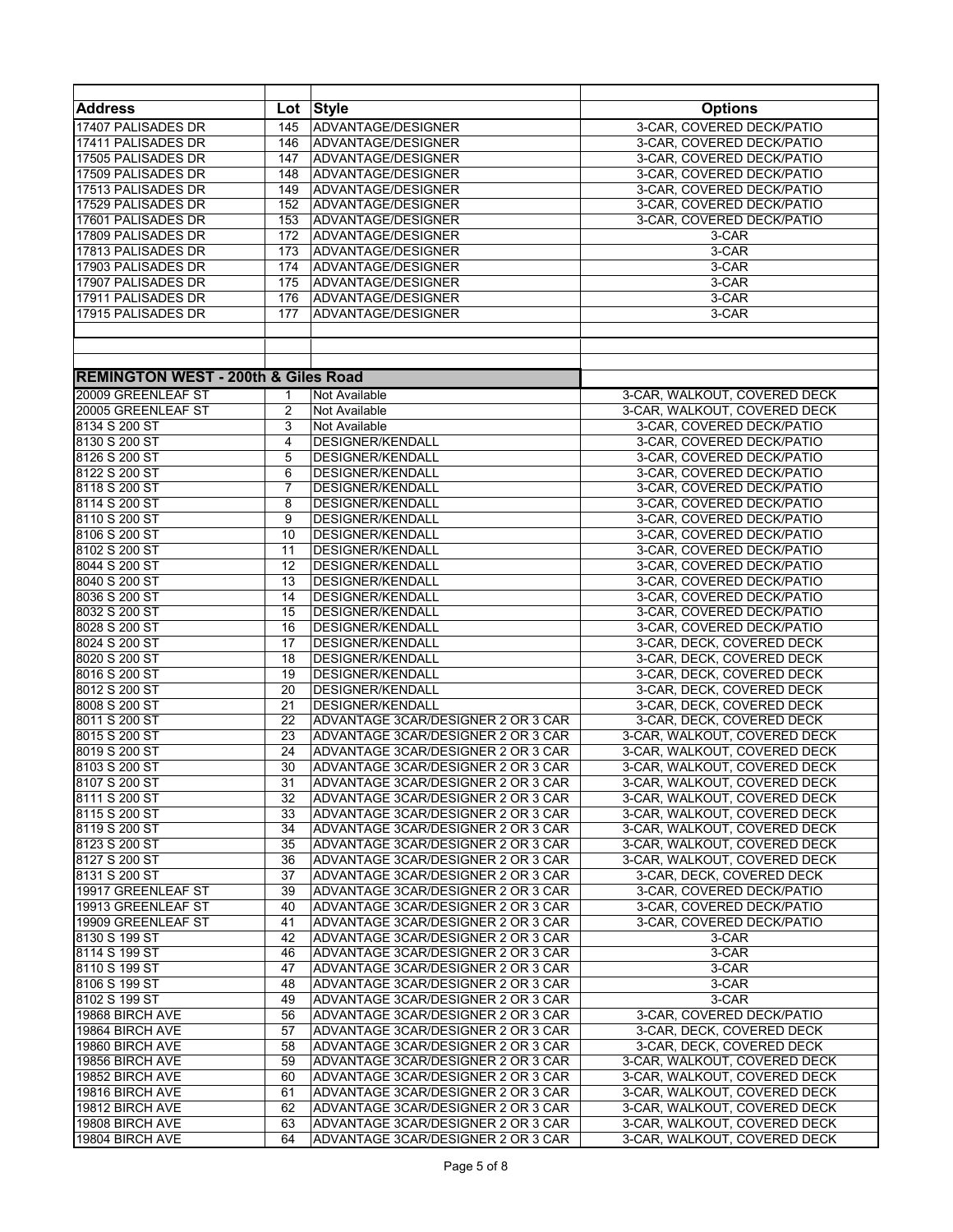| <b>Address</b>                                           | Lot      | <b>Style</b>                                                             | <b>Options</b>               |
|----------------------------------------------------------|----------|--------------------------------------------------------------------------|------------------------------|
| 8108 S 198 ST                                            | 65       | ADVANTAGE 3CAR/DESIGNER 2 OR 3 CAR                                       | 3-CAR, WALKOUT, COVERED DECK |
| 8112 S 198 ST                                            | 66       | ADVANTAGE 3CAR/DESIGNER 2 OR 3 CAR                                       | 3-CAR, WALKOUT, COVERED DECK |
| 8116 S 198 ST                                            | 67       | ADVANTAGE 3CAR/DESIGNER 2 OR 3 CAR                                       | 3-CAR, WALKOUT, COVERED DECK |
| 8120 S 198 ST                                            | 68       | ADVANTAGE 3CAR/DESIGNER 2 OR 3 CAR                                       | 3-CAR, WALKOUT, COVERED DECK |
| 8124 S 198 ST                                            | 69       | ADVANTAGE 3CAR/DESIGNER 2 OR 3 CAR                                       | 3-CAR, WALKOUT, COVERED DECK |
| 8128 S 198 ST                                            | 70       | ADVANTAGE 3CAR/DESIGNER 2 OR 3 CAR                                       | 3-CAR, WALKOUT, COVERED DECK |
| 8132 S 198 ST                                            | 71       | ADVANTAGE 3CAR/DESIGNER 2 OR 3 CAR                                       | 3-CAR, WALKOUT, COVERED DECK |
| 8136 S 198 ST                                            | 72       | ADVANTAGE 3CAR/DESIGNER 2 OR 3 CAR                                       | 3-CAR, WALKOUT, COVERED DECK |
| 8133 S 198 AVE                                           | 73       | ADVANTAGE 3CAR/DESIGNER 2 OR 3 CAR                                       | 3-CAR                        |
| 8129 S 198 AVE                                           | 74       | ADVANTAGE 3CAR/DESIGNER 2 OR 3 CAR                                       | $3-CAR$                      |
| 8125 S 198 AVE                                           | 75       | ADVANTAGE 3CAR/DESIGNER 2 OR 3 CAR                                       | 3-CAR                        |
| 8121 S 198 AVE                                           | 76       | ADVANTAGE 3CAR/DESIGNER 2 OR 3 CAR                                       | 3-CAR                        |
| 8117 S 198 AVE                                           | 77       | ADVANTAGE 3CAR/DESIGNER 2 OR 3 CAR                                       | 3-CAR                        |
| 8113 S 198 AVE                                           | 78       | ADVANTAGE 3CAR/DESIGNER 2 OR 3 CAR                                       | 3-CAR                        |
| 8109 S 198 AVE                                           | 79       | <b>SOLD WESTON C</b>                                                     | 3-CAR                        |
| 8134 S 198 AVE                                           | 80       | ADVANTAGE 3CAR/DESIGNER 2 OR 3 CAR                                       | 3-CAR, DECK, COVERED DECK    |
| 8130 S 198 AVE                                           | 81       | ADVANTAGE 3CAR/DESIGNER 2 OR 3 CAR                                       | 3-CAR, DECK, COVERED DECK    |
| 8126 S 198 AVE                                           | 82       | ADVANTAGE 3CAR/DESIGNER 2 OR 3 CAR                                       | 3-CAR, DECK, COVERED DECK    |
| 8122 S 198 AVE                                           | 83       | ADVANTAGE 3CAR/DESIGNER 2 OR 3 CAR                                       | 3-CAR, COVERED DECK/PATIO    |
| 8118 S 198 AVE                                           | 84       | ADVANTAGE 3CAR/DESIGNER 2 OR 3 CAR                                       | 3-CAR, COVERED DECK/PATIO    |
| 8114 S 198 AVE<br>8110 S 198 AVE                         | 85       | ADVANTAGE 3CAR/DESIGNER 2 OR 3 CAR<br>ADVANTAGE 3CAR/DESIGNER 2 OR 3 CAR | 3-CAR, COVERED DECK/PATIO    |
|                                                          | 86       |                                                                          | 3-CAR, DECK, COVERED DECK    |
| 8106 S 198 AVE                                           | 87       | ADVANTAGE 3CAR/DESIGNER 2 OR 3 CAR                                       | 3-CAR, DECK, COVERED DECK    |
| 8051 S 199 ST<br>8055 S 199 ST                           | 89       | ADVANTAGE 3CAR/DESIGNER 2 OR 3 CAR<br>ADVANTAGE 3CAR/DESIGNER 2 OR 3 CAR | 3-CAR                        |
| 8059 S 199 ST                                            | 90       | ADVANTAGE 3CAR/DESIGNER 2 OR 3 CAR                                       | 3-CAR                        |
| 8101 S 199 ST                                            | 91       | ADVANTAGE 3CAR/DESIGNER 2 OR 3 CAR                                       | 3-CAR<br>3-CAR               |
| 8105 S 199 ST                                            | 92<br>93 | ADVANTAGE 3CAR/DESIGNER 2 OR 3 CAR                                       | 3-CAR                        |
| 8109 S 199 ST                                            | 94       | ADVANTAGE 3CAR/DESIGNER 2 OR 3 CAR                                       | 3-CAR                        |
| 8113 S 199 ST                                            | 95       | ADVANTAGE 3CAR/DESIGNER 2 OR 3 CAR                                       | 3-CAR                        |
| 8117 S 199 ST                                            | 96       | ADVANTAGE 3CAR/DESIGNER 2 OR 3 CAR                                       | 3-CAR                        |
| 8119 S 199 ST                                            | 97       | ADVANTAGE 3CAR/DESIGNER 2 OR 3 CAR                                       | 3-CAR                        |
| 8123 S 199 ST                                            | 98       | ADVANTAGE 3CAR/DESIGNER 2 OR 3 CAR                                       | 3-CAR                        |
| 8127 S 199 ST                                            | 99       | ADVANTAGE 3CAR/DESIGNER 2 OR 3 CAR                                       | 3-CAR                        |
| 19853 GREENLEAF ST                                       | 100      | ADVANTAGE 3CAR/DESIGNER 2 OR 3 CAR                                       | 3-CAR, DECK, COVERED DECK    |
| 19817 GREENLEAF ST                                       | 101      | ADVANTAGE 3CAR/DESIGNER 2 OR 3 CAR                                       | 3-CAR, DECK, COVERED DECK    |
| 19813 GREENLEAF ST                                       | 102      | ADVANTAGE 3CAR/DESIGNER 2 OR 3 CAR                                       | 3-CAR, DECK, COVERED DECK    |
| 19809 GREENLEAF ST                                       | 103      | ADVANTAGE 3CAR/DESIGNER 2 OR 3 CAR                                       | 3-CAR, WALKOUT, COVERED DECK |
| 19805 GREENLEAF ST                                       | 104      | ADVANTAGE 3CAR/DESIGNER 2 OR 3 CAR                                       | 3-CAR, WALKOUT, COVERED DECK |
| 19801 GREENLEAF ST                                       | 105      | ADVANTAGE 3CAR/DESIGNER 2 OR 3 CAR                                       | 3-CAR, WALKOUT, COVERED DECK |
| 8147 S 198 ST                                            | 106      | <b>DESIGNER/KENDALL</b>                                                  | 3-CAR, DECK, COVERED DECK    |
| 8143 S 198 ST                                            | 107      | DESIGNER/KENDALL                                                         | 3-CAR                        |
| 8139 S 198 ST                                            | 108      | <b>DESIGNER/KENDALL</b>                                                  | 3-CAR                        |
| 8135 S 198 ST                                            | 109      | <b>DESIGNER/KENDALL</b>                                                  | 3-CAR                        |
| 8131 S 198 ST                                            | 110      | <b>DESIGNER/KENDALL</b>                                                  | 3-CAR                        |
| 8127 S 198 ST                                            | 111      | <b>DESIGNER/KENDALL</b>                                                  | 3-CAR                        |
| 8123 S 198 ST                                            | 112      | DESIGNER/KENDALL                                                         | 3-CAR                        |
| 8119 S 198 ST                                            | 113      | <b>DESIGNER/KENDALL</b>                                                  | 3-CAR                        |
| 8115 S 198 ST                                            | 114      | <b>DESIGNER/KENDALL</b>                                                  | 3-CAR                        |
| 8111 S 198 ST                                            | 115      | <b>DESIGNER/KENDALL</b>                                                  | 3-CAR                        |
|                                                          |          |                                                                          |                              |
|                                                          |          |                                                                          |                              |
|                                                          |          |                                                                          |                              |
| <b>SAGEWOOD VALLEY - 180th &amp; Fort Street</b>         |          |                                                                          |                              |
| 4909 N 181 ST                                            | 49       | Not Available                                                            |                              |
| 4915 N 181 ST                                            | 50       | Not Available                                                            |                              |
| 4921 N 181 ST                                            | 51       | Not Available                                                            |                              |
|                                                          |          |                                                                          |                              |
|                                                          |          |                                                                          |                              |
| <b>SAGEWOOD VALLEY VILLAGE - 180th &amp; Fort Street</b> |          |                                                                          |                              |
|                                                          |          |                                                                          |                              |
|                                                          |          |                                                                          |                              |
|                                                          |          |                                                                          |                              |
|                                                          |          |                                                                          |                              |
| <b>SOUTHERN POINTE - 114th &amp; Schram Road</b>         |          |                                                                          |                              |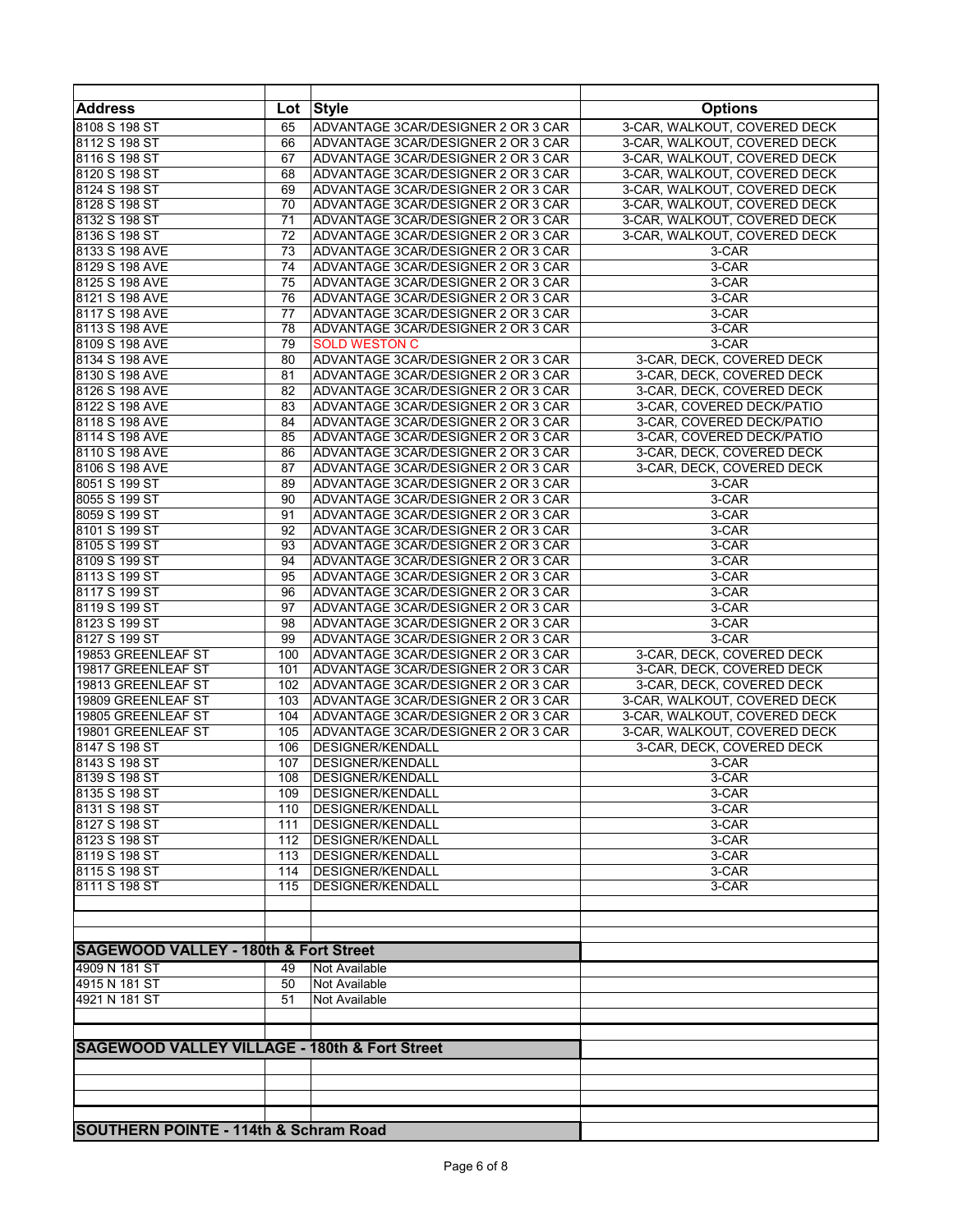| <b>Address</b>              | Lot          | <b>Style</b>                                    | <b>Options</b>               |
|-----------------------------|--------------|-------------------------------------------------|------------------------------|
| 11602 S 113 AVE             | $\mathbf{1}$ | <b>NOT AVAILABLE</b>                            |                              |
| 11606 S 113 AVE             | 2            | NOT AVAILABLE                                   |                              |
| 11610 S 113 AVE             | 3            | NOT AVAILABLE                                   |                              |
| 11650 S 113 AVE             | 4            | <b>NOT AVAILABLE</b>                            |                              |
| 11702 S 113 AVE             | 8            | ADVANTAGE 2 OR 3 CAR/DESIGNER 2 CAR             |                              |
| 11706 S 113 AVE             | 9            | ADVANTAGE 2 OR 3 CAR/DESIGNER 2 CAR             |                              |
| 11710 S 113 AVE             | 10           | ADVANTAGE 2 OR 3 CAR/DESIGNER 2 CAR             |                              |
| 11714 S 113 AVE             | 11           | ADVANTAGE 2 OR 3 CAR/DESIGNER 2 CAR             |                              |
| 11738 S 113 AVE             | 17           | ADVANTAGE 2 OR 3 CAR/DESIGNER 2 CAR             |                              |
| 11742 S 113 AVE             | 18           | ADVANTAGE 2 OR 3 CAR/DESIGNER 2 CAR             |                              |
| 11755 S 113 AVE             | 32           | ADVANTAGE 3 CAR/DESIGNER 2 CAR                  | 3-CAR, WALKOUT               |
| 11751 S 113 AVE             | 33           | ADVANTAGE 3 CAR/DESIGNER 2 CAR                  | 3-CAR, WALKOUT               |
| 11739 S 113 AVE             | 36           | ADVANTAGE 3 CAR/DESIGNER 2 CAR                  | 3-CAR, WALKOUT               |
| 11735 S 113 AVE             | 37           | ADVANTAGE 3 CAR/DESIGNER 2 CAR                  | 3-CAR, WALKOUT               |
| 11731 S 113 AVE             | 38           | ADVANTAGE 3 CAR/DESIGNER 2 CAR                  | 3-CAR, WALKOUT               |
| 11727 S 113 AVE             | 39           | ADVANTAGE 3 CAR/DESIGNER 2 CAR                  | 3-CAR, WALKOUT               |
| 11715 S 113 AVE             | 42           | ADVANTAGE 3 CAR/DESIGNER 2 CAR                  | 3-CAR, WALKOUT               |
| 11711 S 113 AVE             | 43           | ADVANTAGE 3 CAR/DESIGNER 2 CAR                  | 3-CAR, WALKOUT               |
| 11707 S 113 AVE             | 44           | ADVANTAGE 3 CAR/DESIGNER 2 CAR                  | 3-CAR, WALKOUT               |
| 11732 S 113 ST              | 53           | ADVANTAGE 3 CAR/DESIGNER 2 CAR                  | 3-CAR                        |
| 11736 S 113 ST              | 54           | ADVANTAGE 3 CAR/DESIGNER 2 CAR                  | $3-CAR$                      |
| 11752 S 113 ST              | 58           | ADVANTAGE 3 CAR/DESIGNER 2 CAR                  | 3-CAR                        |
| 11313 HORIZON CIR           | 81           | <b>NOT AVAILABLE</b>                            | 3-CAR                        |
| 11309 HORIZON CIR           | 82           | <b>NOT AVAILABLE</b>                            | 3-CAR                        |
| 11305 HORIZON CIR           | 83           | <b>NOT AVAILABLE</b>                            | 3-CAR                        |
| 11301 HORIZON CIR           | 84           | <b>NOT AVAILABLE</b>                            | 3-CAR, DECK                  |
| 11304 HORIZON CIR           | 85           | <b>NOT AVAILABLE</b>                            | 3-CAR, DECK                  |
| 11308 HORIZON CIR           | 86           | <b>NOT AVAILABLE</b>                            | 3-CAR                        |
| 11312 HORIZON CIR           | 87           | NOT AVAILABLE                                   | 3-CAR                        |
| 11749 S 112 ST              | 162          | <b>DESIGNER</b>                                 | 3-CAR, DECK                  |
| 11745 S 112 ST              | 163          | <b>DESIGNER</b>                                 | 3-CAR, DECK                  |
| 11702 S 111 AVE             | 174          | <b>DESIGNER</b>                                 | 3-CAR, DECK, COVERED DECK    |
| 11706 S 111 AVE             | 175          | <b>DESIGNER</b>                                 | 3-CAR, DECK, COVERED DECK    |
| 11718 S 111 AVE             | 178          | <b>DESIGNER</b>                                 |                              |
| 11722 S 111 AVE             | 179          |                                                 | 3-CAR<br>3-CAR               |
| 11726 S 111 AVE             |              | <b>DESIGNER</b>                                 |                              |
|                             | 180          | <b>DESIGNER</b>                                 | 3-CAR                        |
| 11730 S 111 AVE             | 181          | <b>DESIGNER</b>                                 | 3-CAR                        |
| 11750 S 111 AVE             | 186          | <b>DESIGNER</b>                                 | 3-CAR                        |
| 11703 S 111 AVE             | 187          | <b>DESIGNER</b>                                 | 3-CAR, COVERED DECK/PATIO    |
| 11707 S 111 AVE             | 188          | <b>DESIGNER</b>                                 | 3-CAR, COVERED DECK/PATIO    |
| 11727 S 111 AVE             | 192          | <b>DESIGNER</b>                                 | 3-CAR, COVERED DECK/PATIO    |
| 11731 S 111 AVE             | 193          | <b>DESIGNER</b>                                 | 3-CAR, COVERED DECK/PATIO    |
| 11735 S 111 AVE             | 194          | <b>DESIGNER</b>                                 | 3-CAR, COVERED DECK/PATIO    |
| 11739 S 111 AVE             | 195          | <b>DESIGNER</b>                                 | 3-CAR, DECK, COVERED DECK    |
| 11747 S 111 AVE             | 197          | <b>DESIGNER</b>                                 | 3-CAR, WALKOUT, COVERED DECK |
| 11109 EDGEWATER DR          | 199          | <b>DESIGNER</b>                                 | 3-CAR, COVERED DECK/PATIO    |
| 11151 EDGEWATER DR          | 200          | <b>DESIGNER</b>                                 | 3-CAR, COVERED DECK/PATIO    |
| 11155 EDGEWATER DR          | 201          | <b>DESIGNER</b>                                 | 3-CAR, COVERED DECK/PATIO    |
| 11159 EDGEWATER DR          | 202          | <b>DESIGNER</b>                                 | 3-CAR, COVERED DECK/PATIO    |
|                             |              |                                                 |                              |
|                             |              |                                                 |                              |
|                             |              | WOODBROOK/WOODBROOK WEST 180th St & Hartman Ave |                              |
| Woodbrook<br>5814 N 182 AVE |              |                                                 |                              |
|                             | 5            | ADVANTAGE/DESIGNER                              | 3-CAR, 2-STORY DECK          |
| 5808 N 182 AVE              | 6            | <b>SOLD SEVILLE B</b>                           | 3-CAR, 2-STORY DECK          |
| 6005 N 182 AVE              | 11           | ADVANTAGE(No Austin/Weston)/DESIGNER            | 3-CAR, 2-STORY DECK          |
| 5909 N 182 AVE              | 12           | ADVANTAGE(No Austin/Weston)/DESIGNER            | 3-CAR, 2-STORY DECK          |
| 5813 N 182 AVE              | 14           | ADVANTAGE(No Austin/Weston)/DESIGNER            | 3-CAR, 2-STORY DECK          |
| 5807 N 182 AVE              | 15           | ADVANTAGE/DESIGNER                              | 3-CAR, 2-STORY DECK          |
| 5801 N 182 AVE              | 16           | ADVANTAGE/DESIGNER                              | 3-CAR                        |
| 5709 N 182 AVE              | 17           | ADVANTAGE/DESIGNER                              | 3-CAR                        |
| 5806 N 182 ST               | 21           | ADVANTAGE/DESIGNER                              | 3-CAR, WALKOUT               |
| 5812 N 182 ST               | 22           | ADVANTAGE/DESIGNER                              | 3-CAR, WALKOUT               |
| 5903 N 182 ST               | 34           | ADVANTAGE(No Austin/Weston)/DESIGNER            | 3-CAR                        |
| 5815 N 182 ST               | 35           | ADVANTAGE(No Austin/Weston)/DESIGNER            | 3-CAR                        |